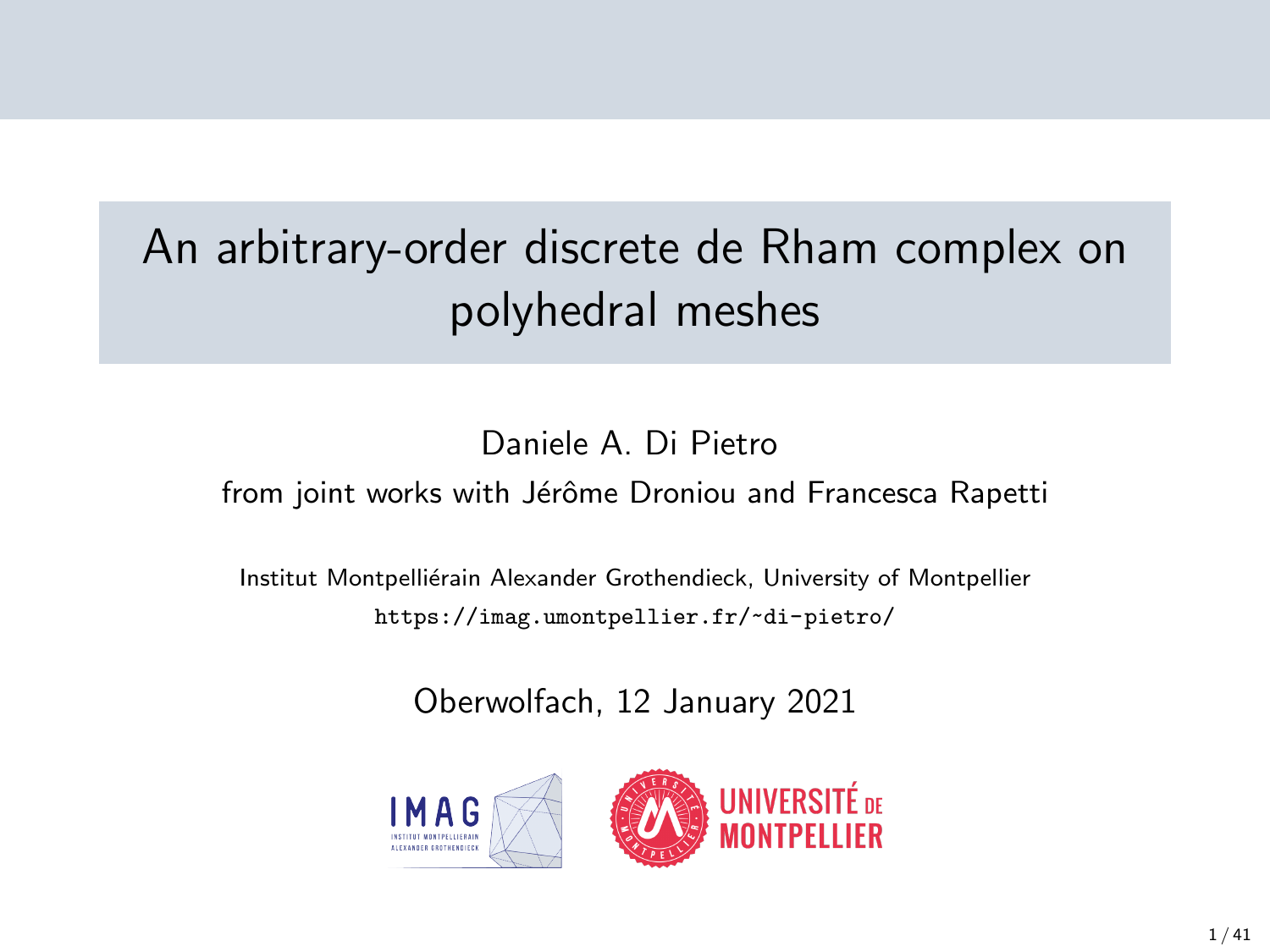

[Introduction and motivation](#page-2-0)

[Discrete de Rham \(DDR\) complexes](#page-10-0)

[Key properties](#page-25-0)

[Application to magnetostatics](#page-31-0)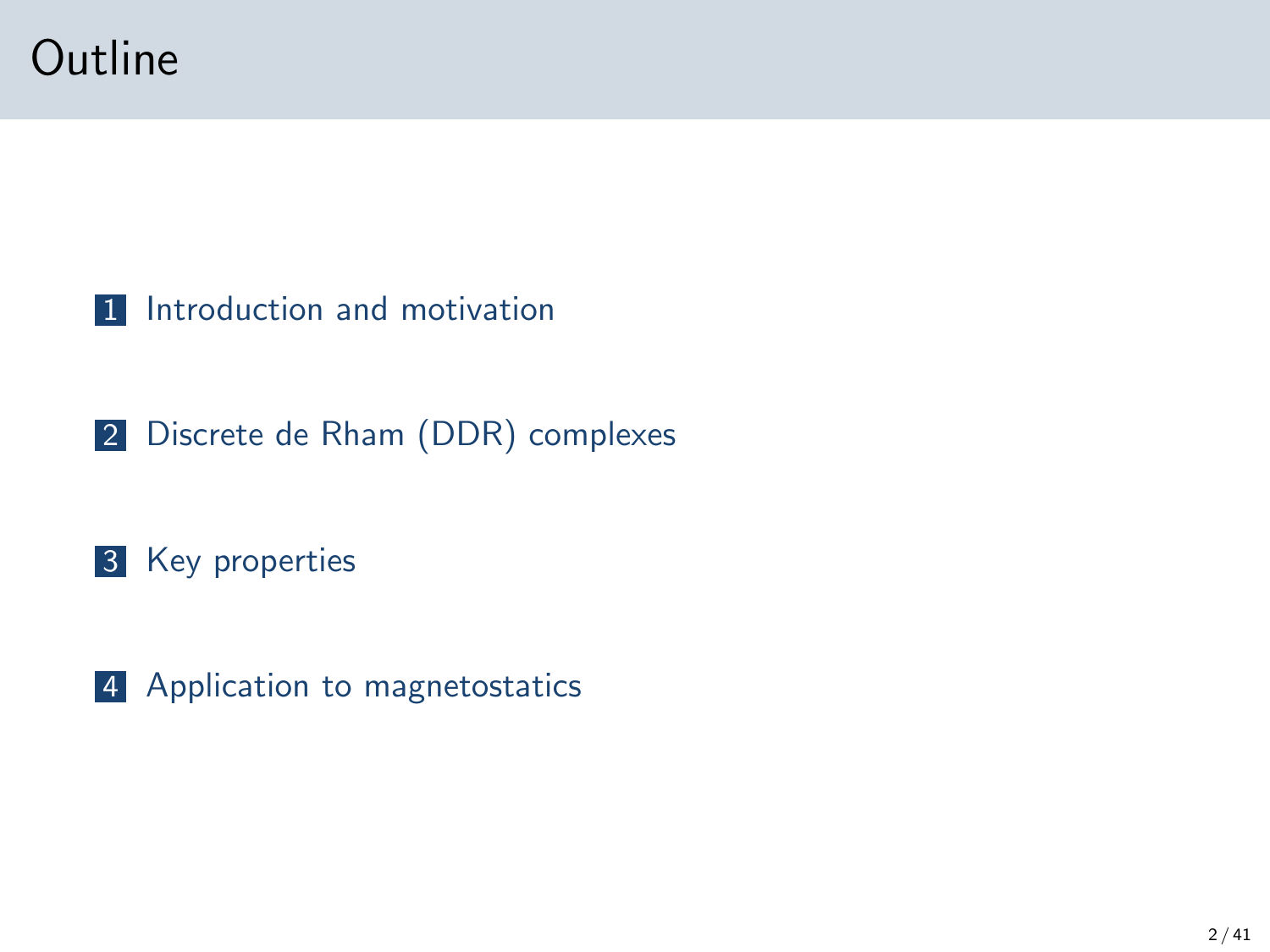## <span id="page-2-0"></span>A (not so simple) model problem I

- Let  $\Omega \subset \mathbb{R}^3$  be an open connected polyhedral domain that does not enclose any void
- **■** Let a current density  $f \in \text{curl } H(\text{curl}; \Omega)$  be given
- We consider the problem: Find the <mark>magnetic field  $\boldsymbol{\sigma}:\Omega\to\mathbb{R}^3$  and the</mark> vector potential  $\boldsymbol{u}:\Omega\to\mathbb{R}^3$  s.t.

| $\sigma$ – curl $u=0$            | in $\Omega$ ,       | (vector potential)   |
|----------------------------------|---------------------|----------------------|
| curl $\sigma = f$                | in $\Omega$ ,       | (Ampère's law)       |
| $\mathrm{div}\,\boldsymbol{u}=0$ | in $\Omega$ ,       | (Coulomb's gauge)    |
| $u \times n = 0$                 | on $\partial\Omega$ | (boundary condition) |

■ The extension to variable magnetic permeability is straightforward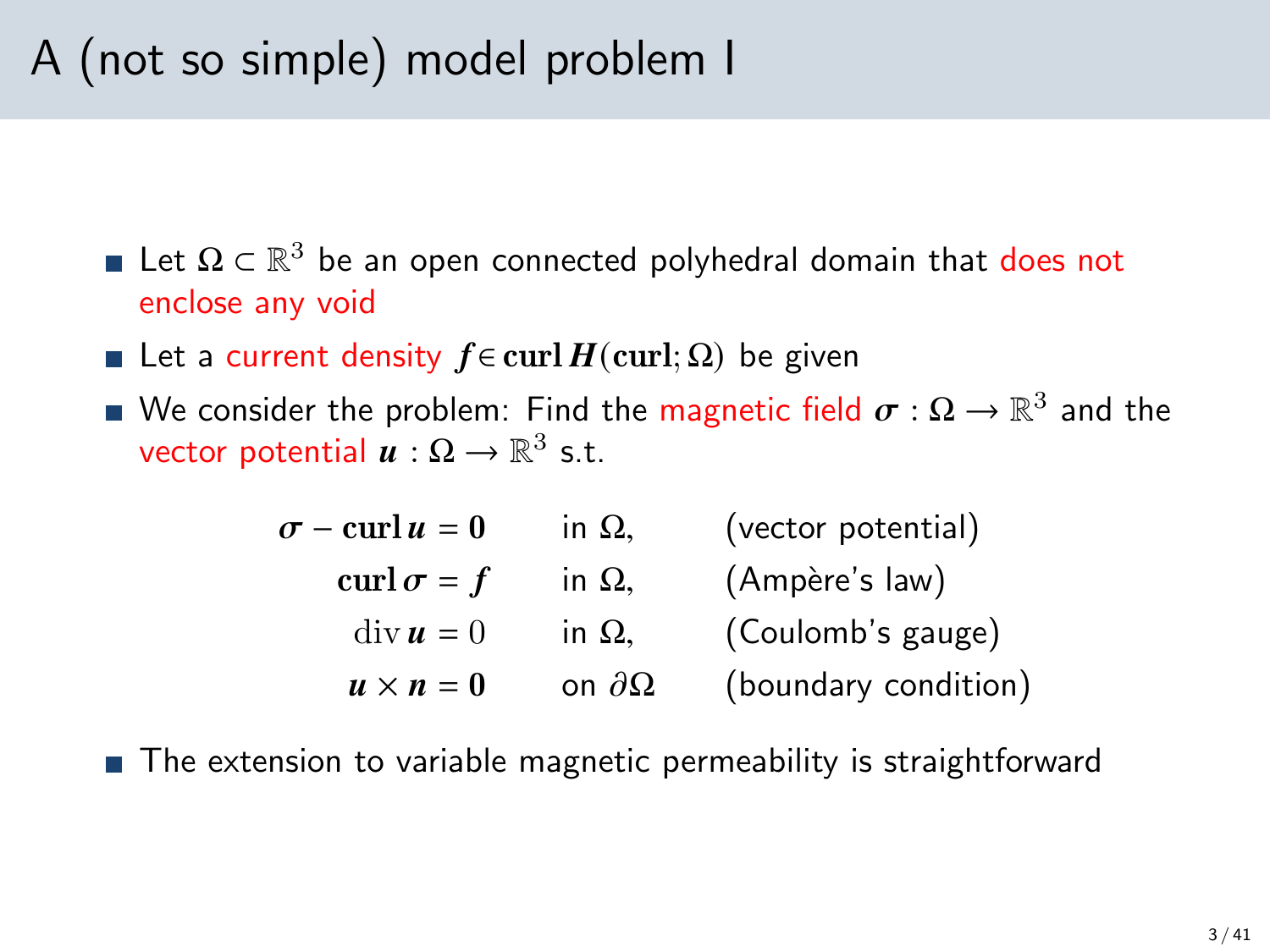**■** In weak formulation: Find  $(σ, u) ∈ H$ (curl; Ω)  $× H$ (div; Ω) s.t.

$$
\int_{\Omega} \sigma \cdot \tau - \int_{\Omega} u \cdot \operatorname{curl} \tau = 0 \qquad \forall \tau \in H(\operatorname{curl}; \Omega),
$$

$$
\int_{\Omega} \operatorname{curl} \sigma \cdot v + \int_{\Omega} \operatorname{div} u \operatorname{div} v = \int_{\Omega} f \cdot v \quad \forall v \in H(\operatorname{div}; \Omega)
$$

■ Well-posedness hinges on the exactness of the following portion of the de Rham complex:

$$
\mathbb{R} \xrightarrow{i_{\Omega}} H^{1}(\Omega) \xrightarrow{\text{grad}} \mathbf{H}(\text{curl};\Omega) \xrightarrow{\text{curl}} \mathbf{H}(\text{div};\Omega) \xrightarrow{\text{div}} L^{2}(\Omega) \xrightarrow{0} \{0\}
$$

■ This exactness property is also needed at the discrete level!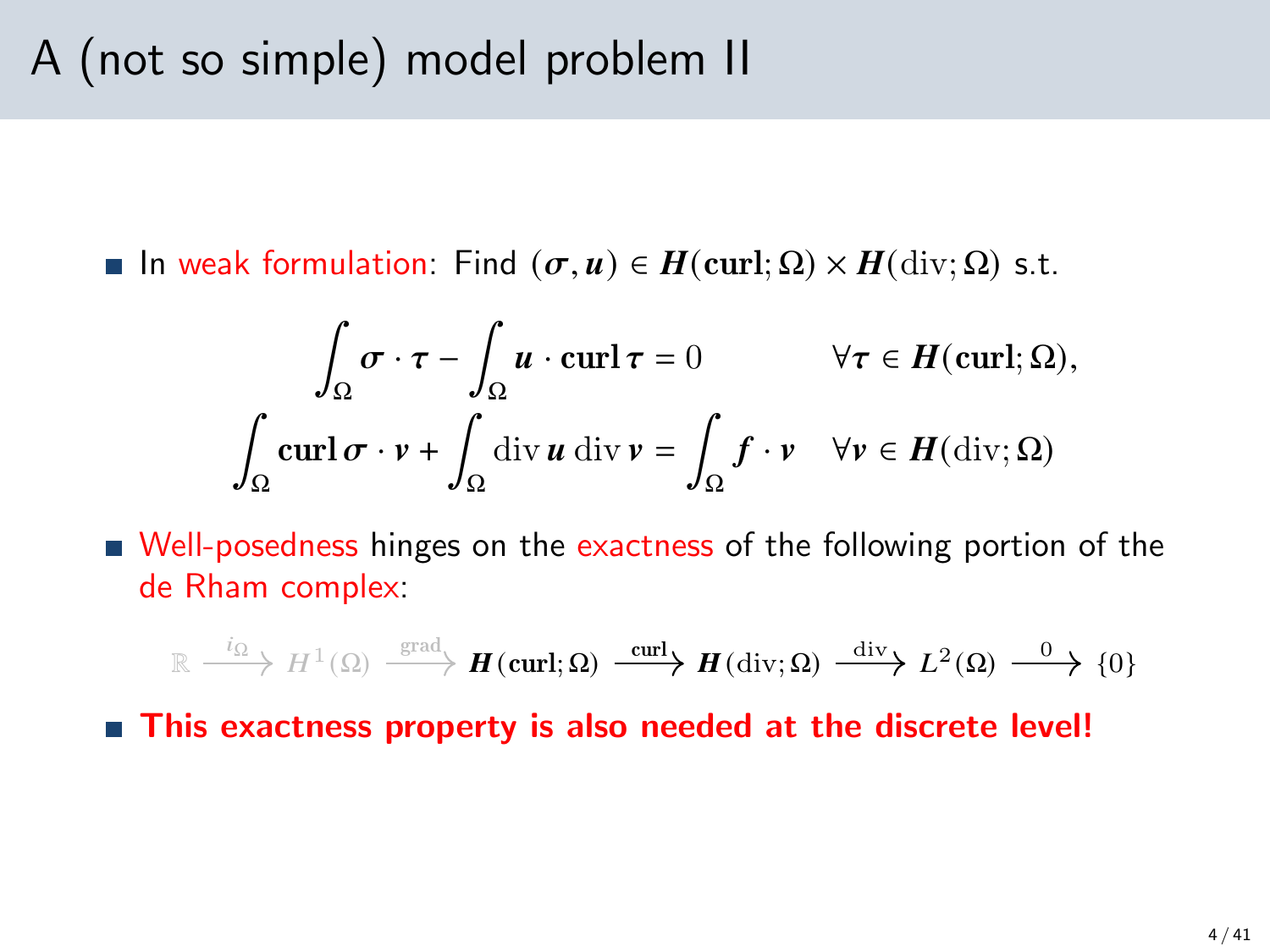### Some approximations of the de Rham complex

Classical Finite Element methods on standard meshes

- Mixed Finite Elements [\[Raviart and Thomas, 1977,](#page-40-0) Nédélec, 1980]
- Whitney forms [\[Bossavit, 1988\]](#page-39-0)
- Finite Element Exterior Calculus [\[Arnold, 2018\]](#page-39-1)

 $\blacksquare$ . . . .

- **Low-order polyhedral methods:** 
	- **Compatible Discrete Operators [\[Bonelle and Ern, 2014\]](#page-39-2)**
	- Discrete Geometric Approach [Codecasa, Specogna, Trevisan, 2009]
	- Mimetic Finite Differences [Beirão da Veiga, Lipnikov, Manzini, 2014]
- $\blacksquare$  High-order polyhedral methods:
	- VEM [Beirão da Veiga, Brezzi, Dassi, Marini, Russo, 2016–2018]
	- Discrete de Rham (DDR) methods
- References for this presentation:
	- **Precursor works on DDR [DP** et al., 2020, [DP and Droniou, 2020\]](#page-39-3)
	- **DDR** complexes with Koszul complements [DP and Droniou, 2021]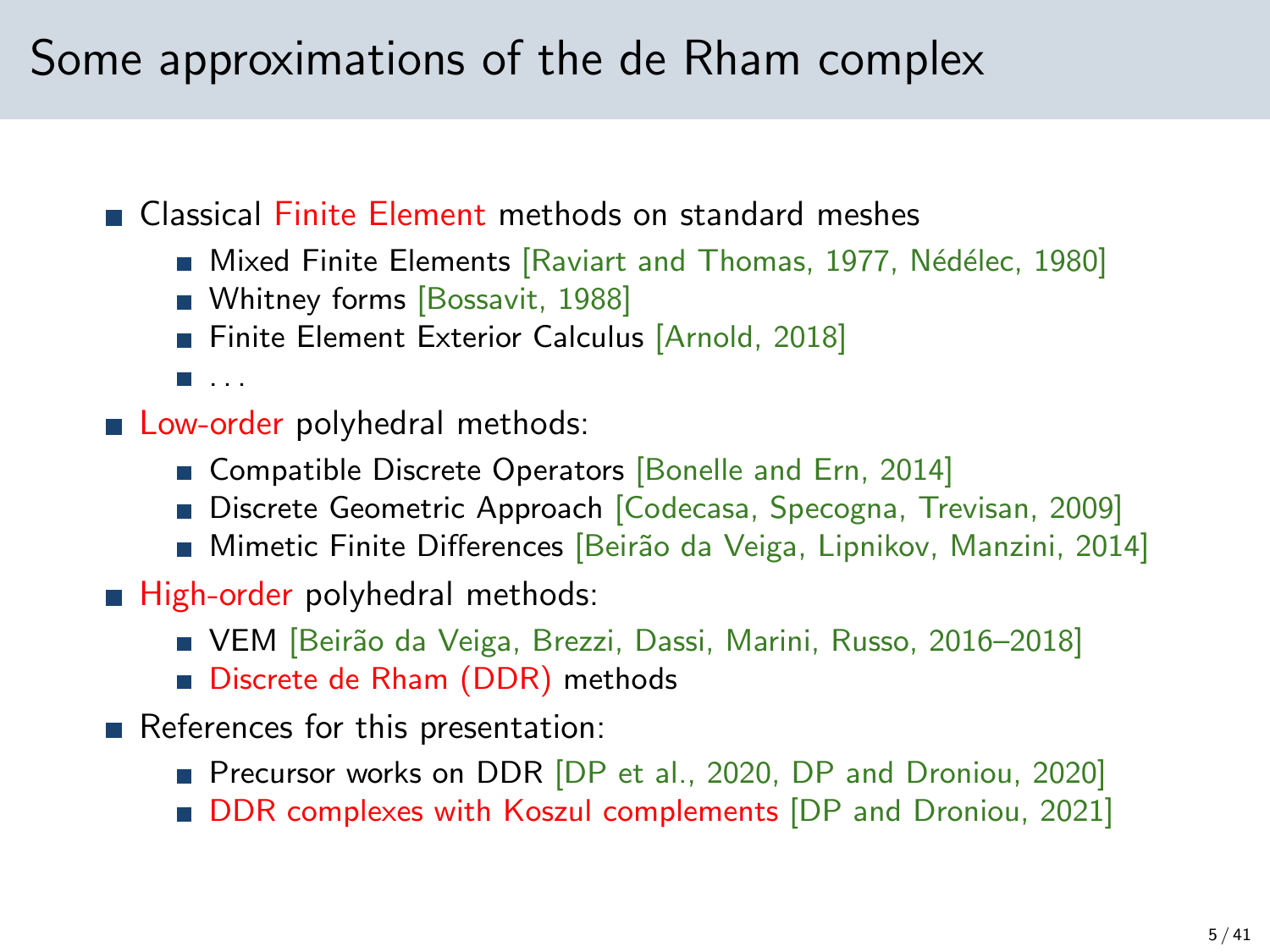## The Finite Element way

Local spaces

**Key idea:** define subspaces that form a discrete complex

Let  $T \subset \mathbb{R}^3$  be a mesh element and set, for any  $k \geq -1$ ,

 $\mathcal{P}^k(T) \coloneqq \{ \text{restrictions of 3-variate polynomials of degree } \leq k \text{ to } T \}$ 

■ Fix  $k \geq 0$  and write, denoting by  $x<sub>T</sub>$  the barycenter of T,

$$
\mathcal{P}^{k}(T)^{3} = \underbrace{\text{grad}\,\mathcal{P}^{k+1}(T)}_{\mathcal{G}^{k}(T)} \oplus \underbrace{(\mathbf{x} - \mathbf{x}_{T}) \times \mathcal{P}^{k-1}(T)^{3}}_{\mathcal{G}^{c,k}(T)}
$$
\n
$$
= \underbrace{\text{curl}\,\mathcal{P}^{k+1}(T)^{3}}_{\mathcal{R}^{k}(T)} \oplus \underbrace{(\mathbf{x} - \mathbf{x}_{T})\mathcal{P}^{k-1}(T)}_{\mathcal{R}^{c,k}(T)}
$$

Define the trimmed spaces

$$
\mathcal{N}^k(T) \coloneqq \mathcal{G}^k(T) \oplus \mathcal{G}^{c,k+1}(T) \qquad \text{[Nédélec, 1980]}
$$
\n
$$
\mathcal{R}\mathcal{T}^k(T) \coloneqq \mathcal{R}^k(T) \oplus \mathcal{R}^{c,k+1}(T) \qquad \text{[Raviart and Thomas, 1977]}
$$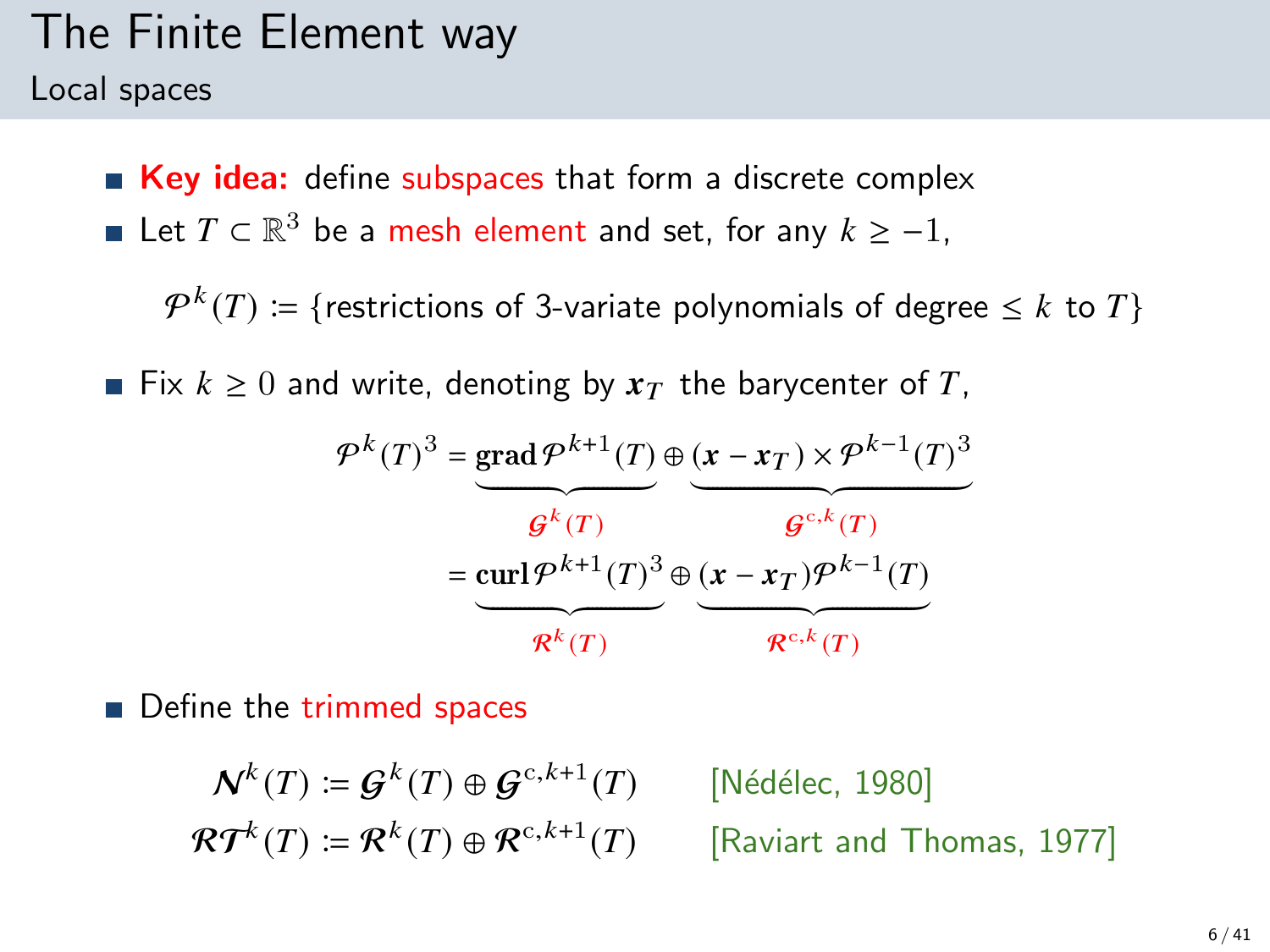### The Finite Element way Global FE complex



Figure: Conforming tetrahedral mesh of the unit cube (clip)

- Let  $\mathcal{T}_h = \{T\}$  be a conforming tetrahedral mesh of  $\Omega$  and let  $k \geq 0$
- **Example 1** Local spaces can be glued together to form the global FE complex

$$
\mathbb{R} \xrightarrow{i_{\Omega}} \mathcal{P}_c^{k+1}(\mathcal{T}_h) \xrightarrow{\text{grad}} \mathcal{N}^k(\mathcal{T}_h) \xrightarrow{\text{curl}} \mathcal{R} \mathcal{T}^k(\mathcal{T}_h) \xrightarrow{\text{div}} \mathcal{P}^k(\mathcal{T}_h) \xrightarrow{0} \{0\}
$$

■ This procedure only works on conforming meshes!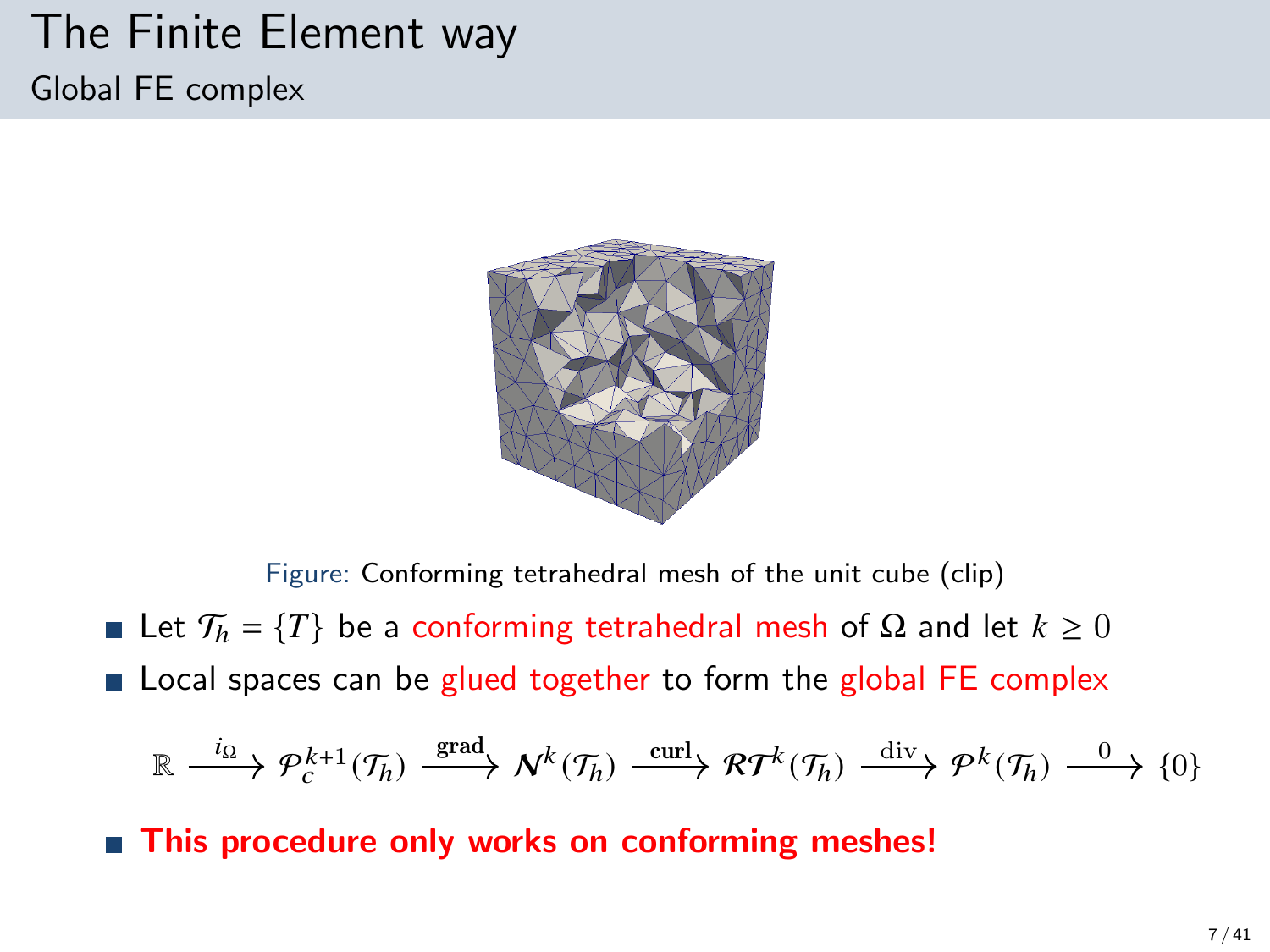### The Finite Element way Shortcomings

 $\blacksquare$ ...



- **Example 2** Approach limited to conforming meshes with standard elements
- ⇒ local refinement requires to trade mesh size for mesh quality
- $\implies$  complex geometries may require a large number of elements
- ⇒ the element shape cannot be adapted to the solution
- $\blacksquare$  The implementation of high-order versions may be tricky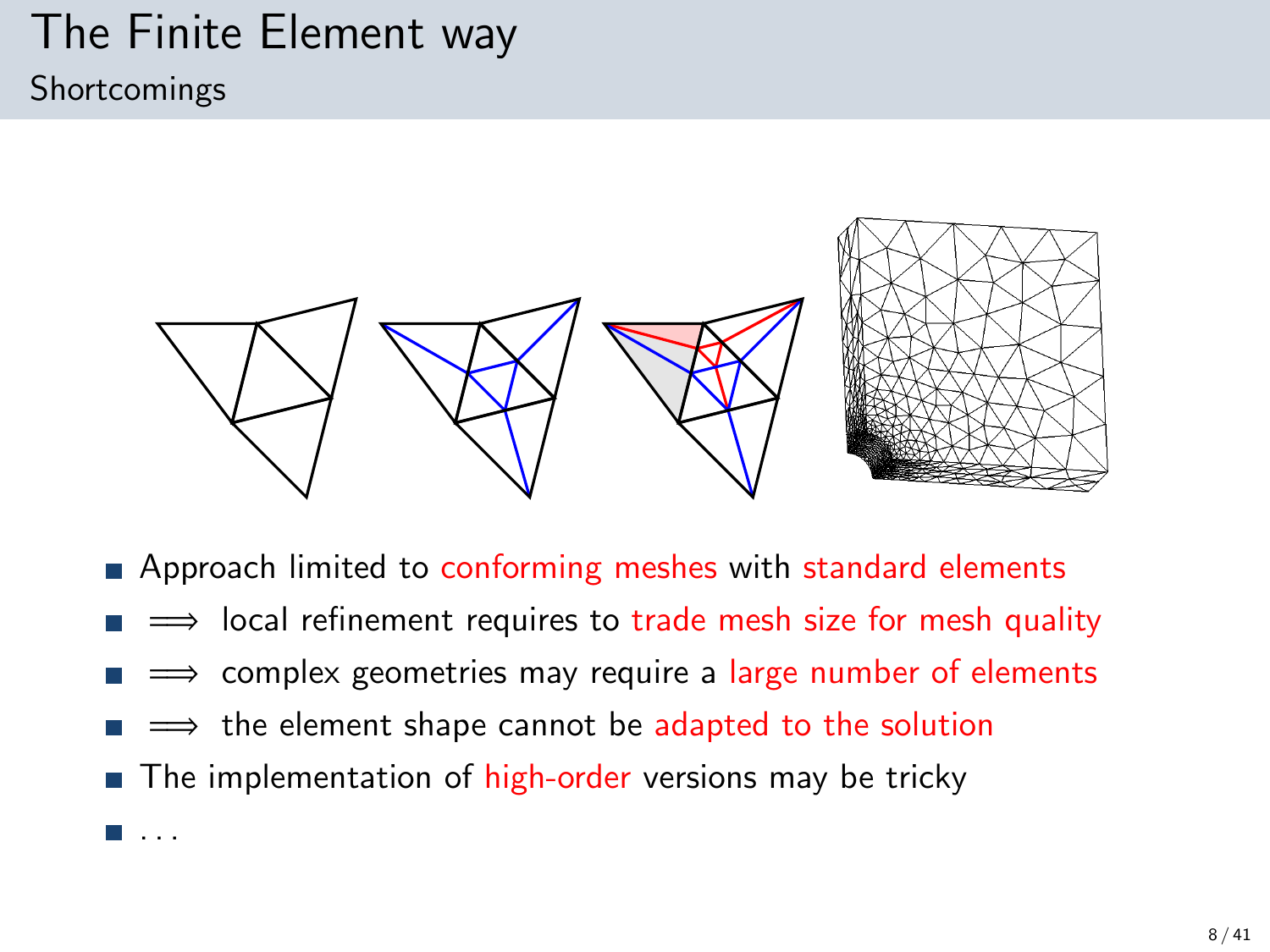### The discrete de Rham (DDR) approach I



Figure: Examples of polytopal meshes supported by the DDR approach ■ Key idea: replace spaces and operators by discrete counterparts:

$$
\mathbb{R} \xrightarrow{I^k_{\text{grad},h}} \underline{X}^k_{\text{grad},h} \xrightarrow{\underline{\mathbf{G}}^k_h} \underline{X}^k_{\text{curl},h} \xrightarrow{\underline{\mathbf{C}}^k_h} \underline{X}^k_{\text{div},h} \xrightarrow{D^k_h} \mathcal{P}^k(\mathcal{T}_h) \xrightarrow{0} \{0\}
$$

- Support of general polyhedral meshes and high-order (!)
- **Exactness proved at the discrete level (directly usable for stability)**
- Seamless implementation of high-order versions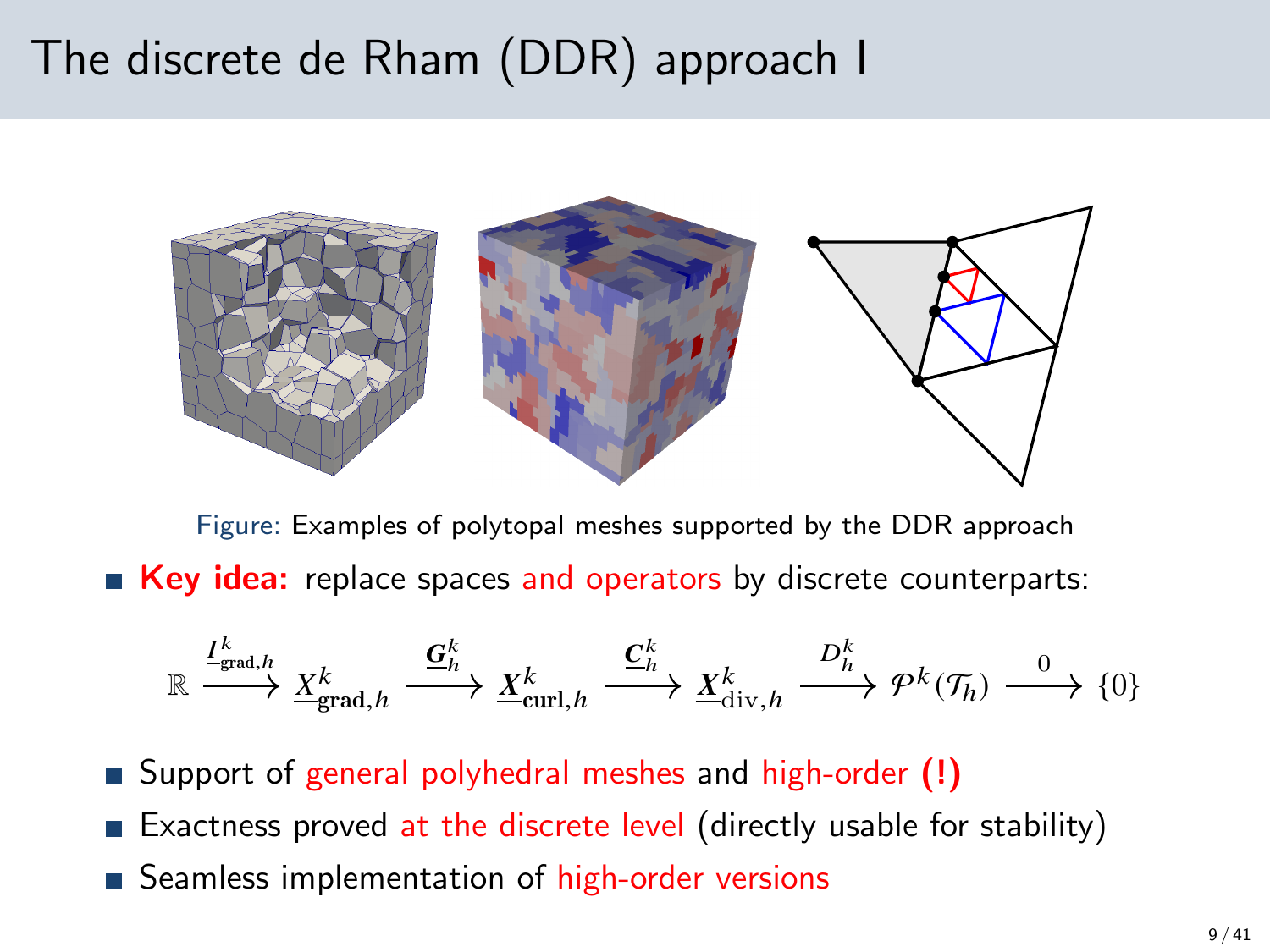### The discrete de Rham (DDR) approach II



■ The fully discrete spaces are spanned by vectors of polynomials

- **Polynomial components attached to geometric objects to emulate** 
	- full continuity for the approximation of  $H^1(\Omega)$
	- continuity of tangential traces for the approximation of  $H(\text{curl}; \Omega)$
	- continuity of normal traces for the approximation of  $H(\text{div}; \Omega)$
- Selected so as to enable the reconstruction of consistent
	- discrete vector calculus operators
	- s (scalar or vector) discrete potentials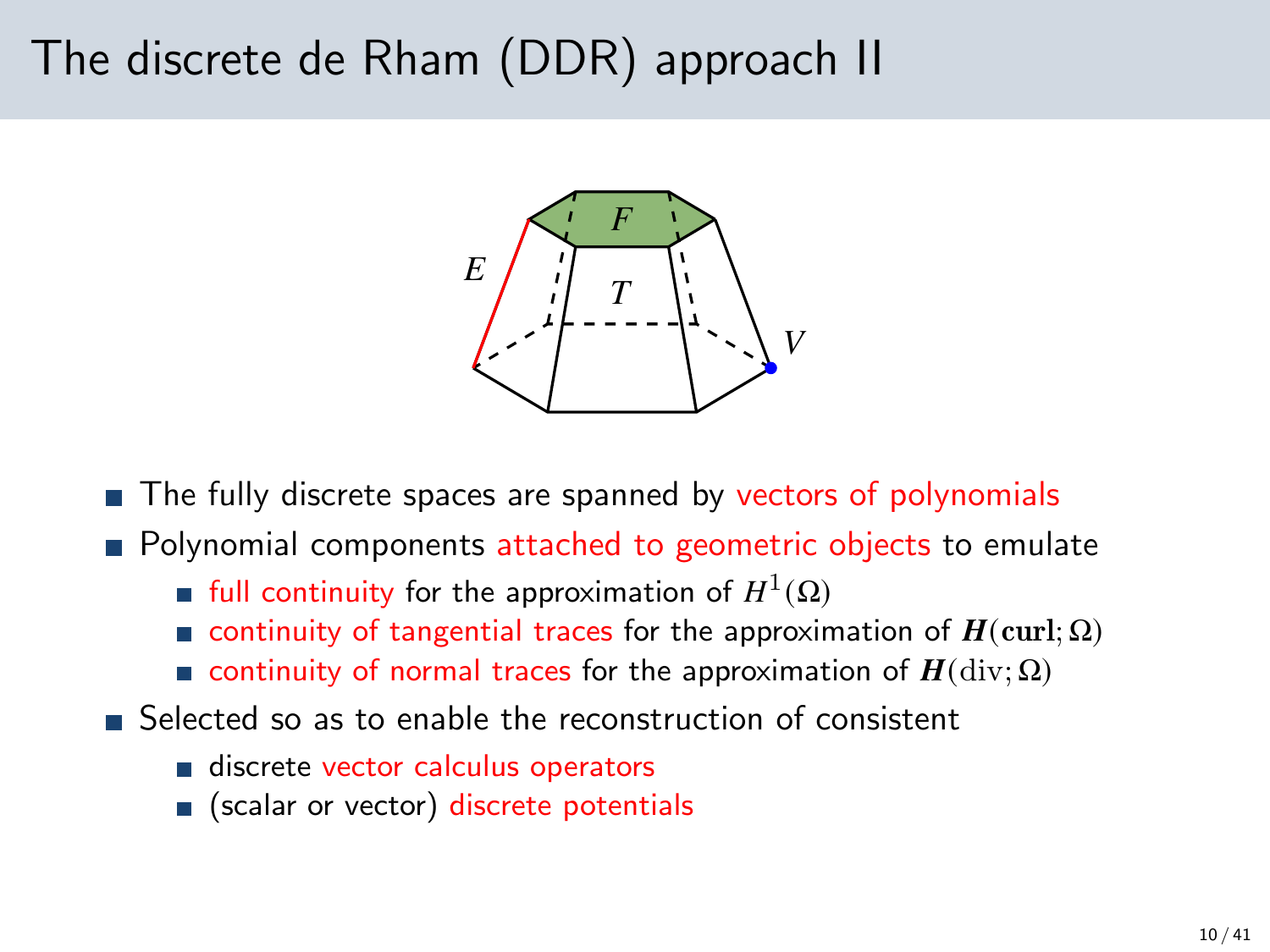### <span id="page-10-0"></span>**Outline**

#### [Introduction and motivation](#page-2-0)

### [Discrete de Rham \(DDR\) complexes](#page-10-0)

#### [Key properties](#page-25-0)

[Application to magnetostatics](#page-31-0)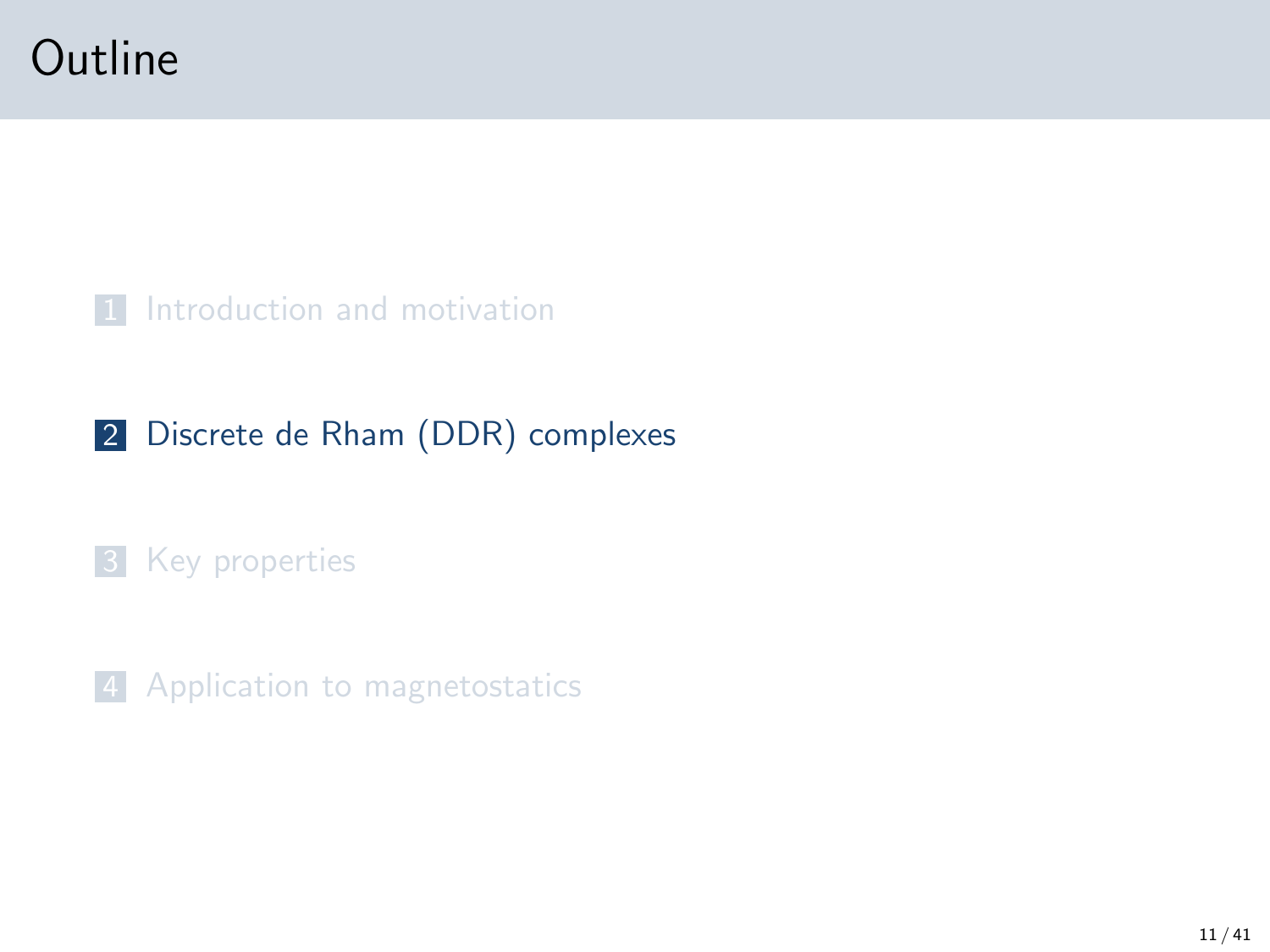### The two-dimensional case Continuous exact complex

With  $F$  mesh face let, for  $q:F\to\mathbb{R}$  and  $v:F\to\mathbb{R}^2$  smooth enough,

$$
\mathbf{rot}_F q \coloneqq \varrho_{-\pi/2}(\mathbf{grad}_F q) \qquad \text{rot}_F \, \mathbf{v} \coloneqq \mathrm{div}_F (\varrho_{-\pi/2} \mathbf{v})
$$

We derive a discrete counterpart of the exact local complex:

$$
\mathbb{R} \xrightarrow{i_F} H^1(F) \xrightarrow{\text{grad}_F} H(\text{rot}; F) \xrightarrow{\text{rot}_F} L^2(F) \xrightarrow{0} \{0\}
$$

We will need the following decompositions of  $\mathcal{P}^k(F)^2$ :

$$
\mathcal{P}^{k}(F)^{2} = \underbrace{\text{grad}_{F} \mathcal{P}^{k+1}(F)}_{\mathcal{G}^{k}(F)} \oplus \underbrace{(\mathbf{x} - \mathbf{x}_{F})^{\perp} \mathcal{P}^{k-1}(F)}_{\mathcal{G}^{c,k}(F)}
$$
\n
$$
= \underbrace{\text{rot}_{F} \mathcal{P}^{k+1}(F)}_{\mathcal{R}^{k}(F)} \oplus \underbrace{(\mathbf{x} - \mathbf{x}_{F}) \mathcal{P}^{k-1}(F)}_{\mathcal{R}^{c,k}(F)}
$$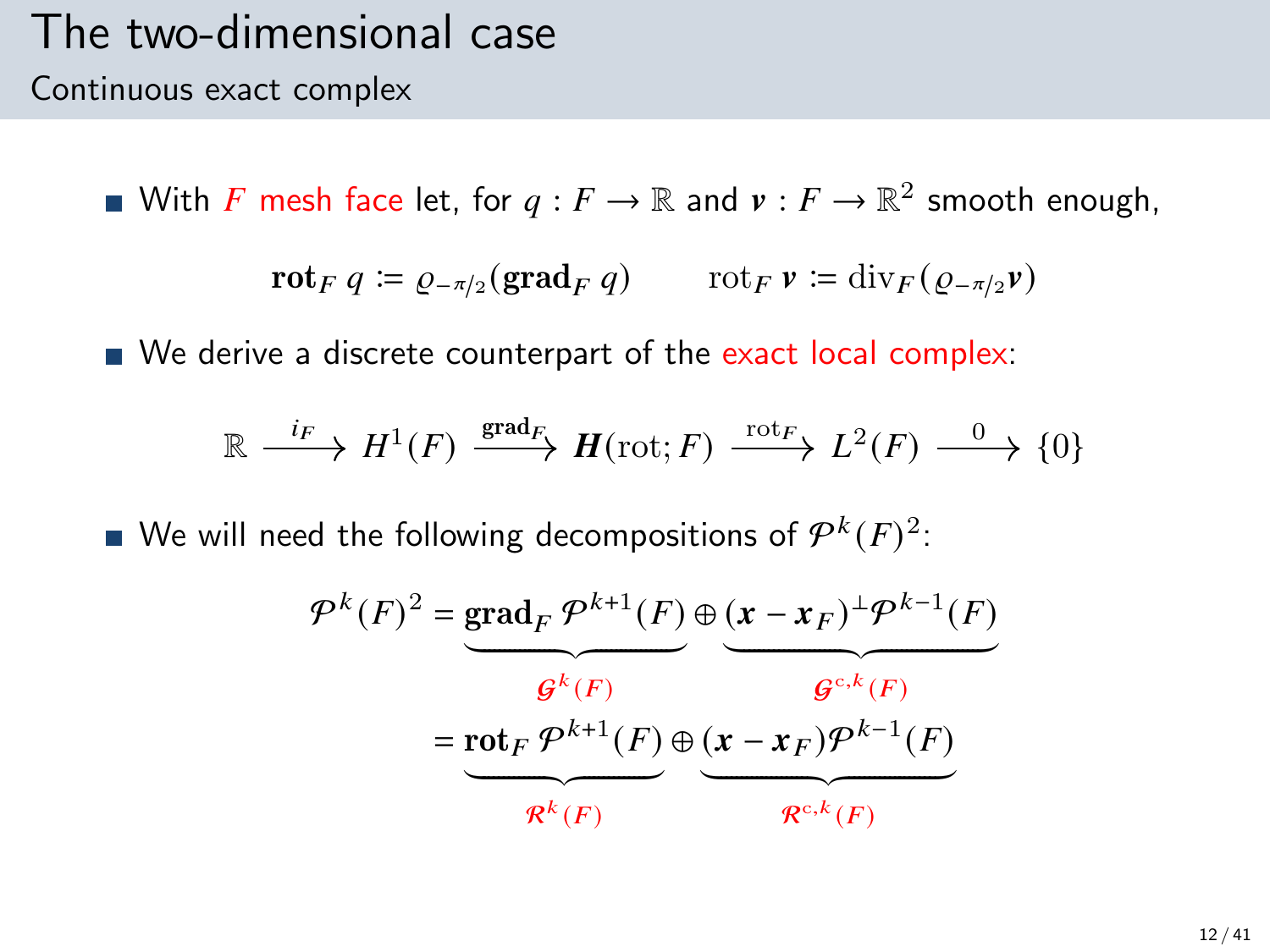# The two-dimensional case

A key remark

Let  $q \in \mathcal{P}^{k+1}(F)$ . For any  $v \in \mathcal{P}^k(F)^2$ , we have ∫  $\int\limits_F\, \mathrm{grad}_F\ q\cdot v = -\, \int\,$  $\int_F q \, \text{div}_F v$  $\widetilde{\epsilon^{p^{k-1}}(F)}$ + Õ  $E\overline{\epsilon}\overline{\mathcal{E}}_F$  $\omega_{FE}\int_E q_{|\partial F}(\mathbf{v}\cdot\mathbf{n}_{FE})$  $=-$  /  $\int_{F} \pi \frac{k-1}{\varphi} q \, \mathrm{div}_F \, \nu + \sum_{F \subset S}$  $E \overline{\epsilon} \overline{\mathcal{E}}_F$  $\omega_{FE} \int_E q_{|\partial F} (v \cdot n_{FE})$ 

with  $\pi^{k-1}_{\mathcal{P},F}$   $L^2$ -orthogonal projector on  $\mathcal{P}^{k-1}(F)$ Hence,  $\operatorname{grad}_F q$  can be computed given  $\pi^{k-1}_{\mathcal{P},F} q$  and  $q_{|\partial F}$ 

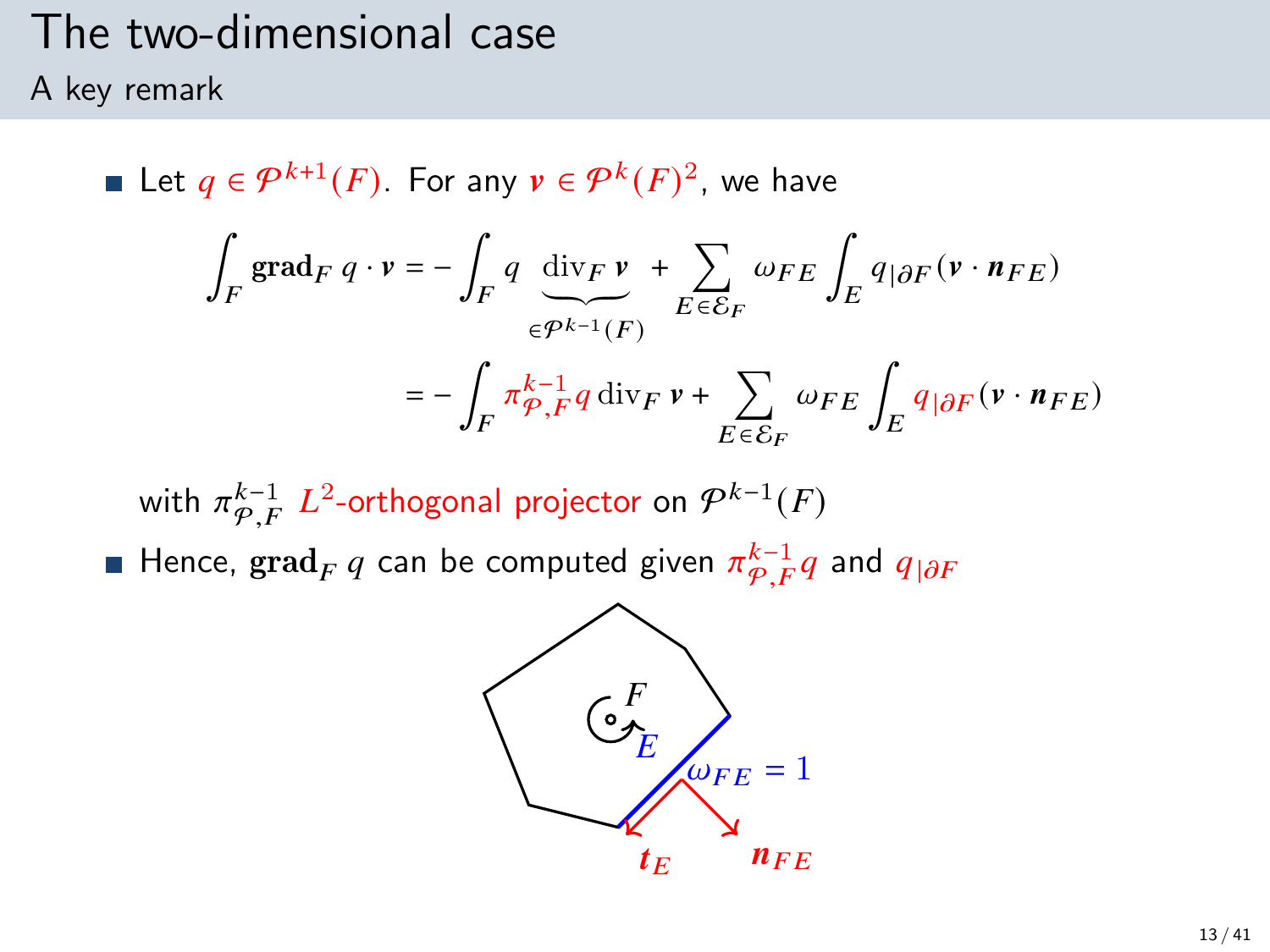### The two-dimensional case Discrete  $H^1(F)$  space



Figure: Number of degrees of freedom for  $\underline{X}^k_{\text{grad},F}$  for  $k \in \{0,1,2\}$ 

Based on this remark, we take as discrete counterpart of  $H^1(F)$ 

$$
\underline{X}_{\text{grad},F}^k \coloneqq \left\{ \underline{q}_F = (q_F, q_{\partial F}) \, : \, q_F \in \mathcal{P}^{k-1}(F) \text{ and } q_{\partial F} \in \mathcal{P}^{k+1}_c(\mathcal{E}_F) \right\}
$$

The interpolator  $\underline{I^k_{\text{grad},F}}:C^0(\overline{F})\to \underline{X^k_{\text{grad},F}}$  is s.t.,  $\forall q\in C^0(\overline{F}),$ 

$$
\underline{I}_{\text{grad},F}^k q := (\pi_{\mathcal{P},F}^{k-1} q, q_{\partial F}) \text{ with}
$$
\n
$$
\pi_{\mathcal{P},E}^{k-1}(q_{\partial F})_{|E} = \pi_{\mathcal{P},E}^{k-1} q_{|E} \ \forall E \in \mathcal{E}_F \text{ and } q_{\partial F}(x_V) = q(x_V) \ \forall V \in \mathcal{V}_F
$$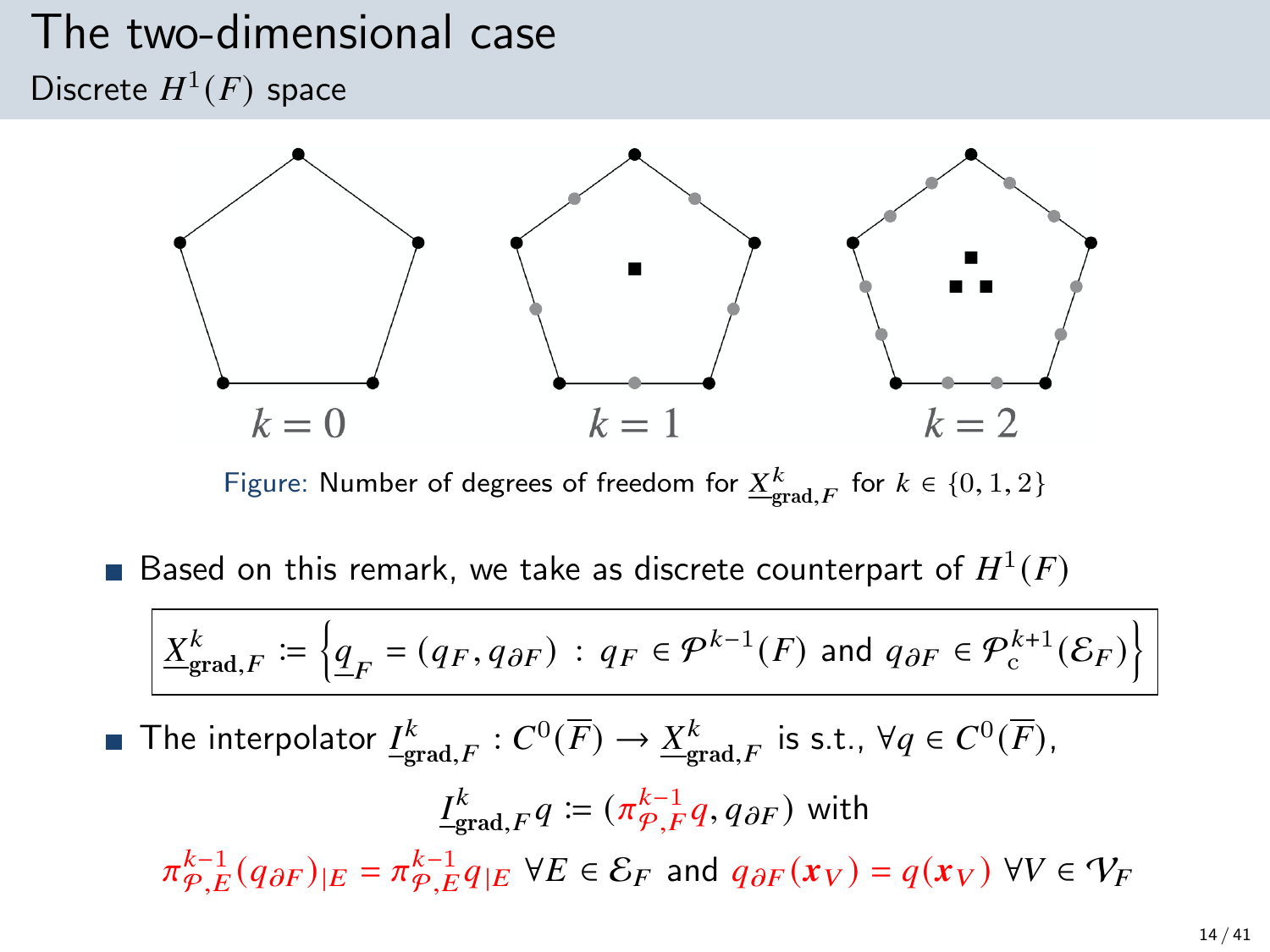### The two-dimensional case Reconstructions in  ${\underline X}^k_{\text{grad},F}$  I

For all  $E \in \mathcal{E}_F$ , the edge gradient  $G_E^k : \underline{X}_{\text{grad},F}^k \to \mathcal{P}^k(E)$  is s.t.

$$
G_E^k \underline{q}_F \coloneqq (q_{\partial F})'_{|E}
$$

The full face gradient  $\mathsf{G}_{F}^k : \underline{X}_{\text{grad},F}^k \to \mathcal{P}^k(F)^2$  is s.t.,  $\forall v \in \mathcal{P}^k(F)^2$ ,

$$
\int_{F} G_{F}^{k} \underline{q}_{F} \cdot \mathbf{v} = -\int_{F} q_{F} \operatorname{div}_{F} \mathbf{v} + \sum_{E \in \mathcal{E}_{F}} \omega_{FE} \int_{E} q_{\partial F} (\mathbf{v} \cdot \mathbf{n}_{FE})
$$

By construction, we have polynomial consistency:

$$
\mathsf{G}_{F}^{k}(\underline{I}_{\mathrm{grad},F}^{k}q)=\mathrm{grad}_{F} q \qquad \forall q \in \mathcal{P}^{k+1}(F)
$$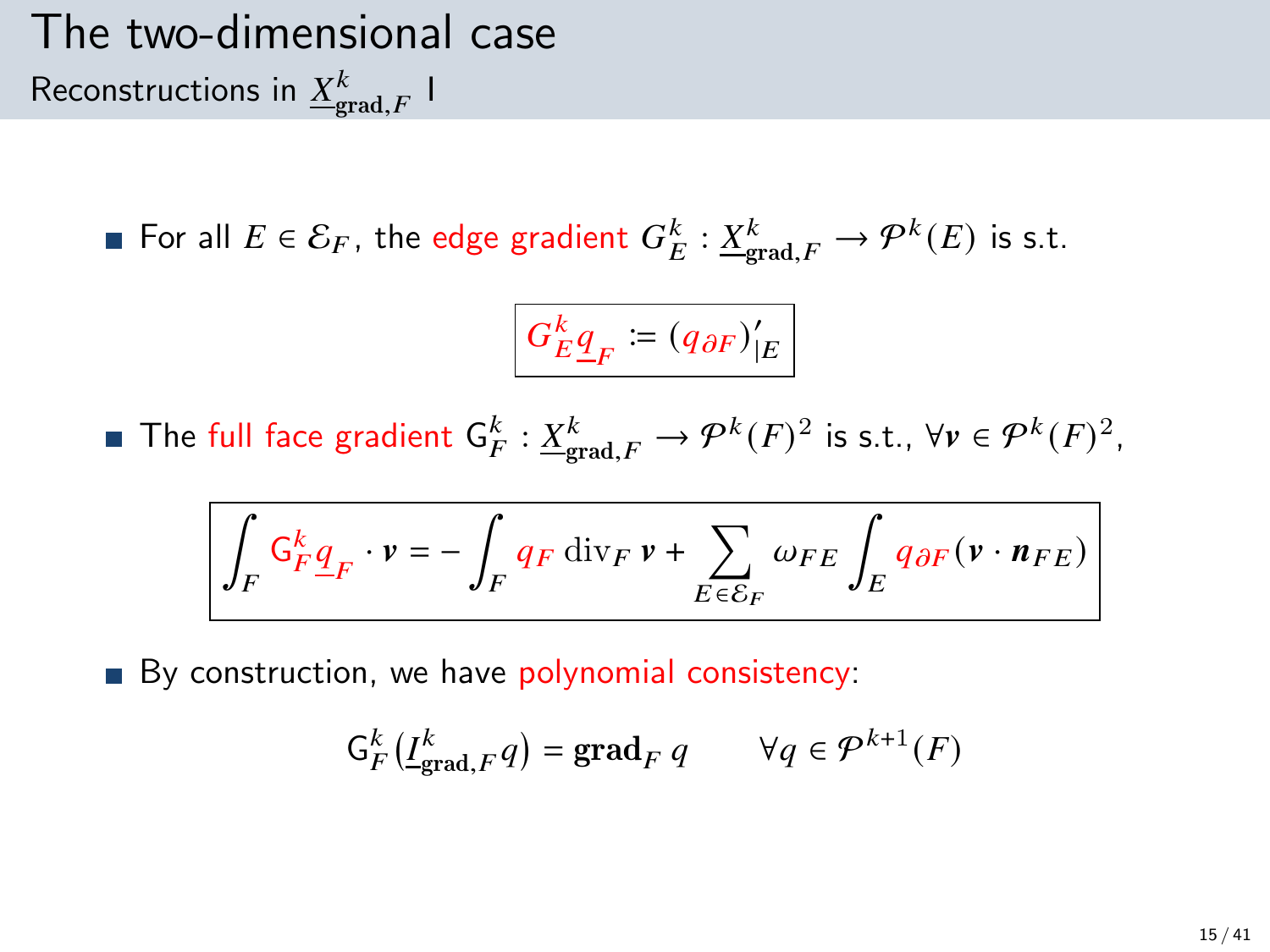### The two-dimensional case Reconstructions in  ${\underline{X}}_{\text{grad},F}^k$  II

The scalar trace  $\gamma_F^{k+1} : \underline{X}^k_{\text{grad},F} \to \mathcal{P}^{k+1}(F)$  is s.t.,  $\forall v_F \in \mathcal{R}^{c,k+2}(F)$ ,

$$
\int_F \gamma_F^{k+1} \underline{q}_F \, {\rm div}_F \, \nu_F = - \int_F \mathsf{G}^k_F \underline{q}_F \cdot \nu_F + \sum_{E \in \mathcal{E}_F} \omega_{FE} \int_E q_{\partial F} (\nu_F \cdot \mathit{n}_{FE})
$$

- Well defined since  $\mathrm{div}_F: \mathcal{R}^{c,k+2}(F) \xrightarrow{\cong} \mathcal{P}^{k+1}(F)$  is an isomorphism
- Also in this case, we have polynomial consistency:

$$
\gamma_F^{k+1}\big(\underline{I}^k_{\text{grad},F}q\big)=q\qquad\forall q\in\mathcal{P}^{k+1}(F)
$$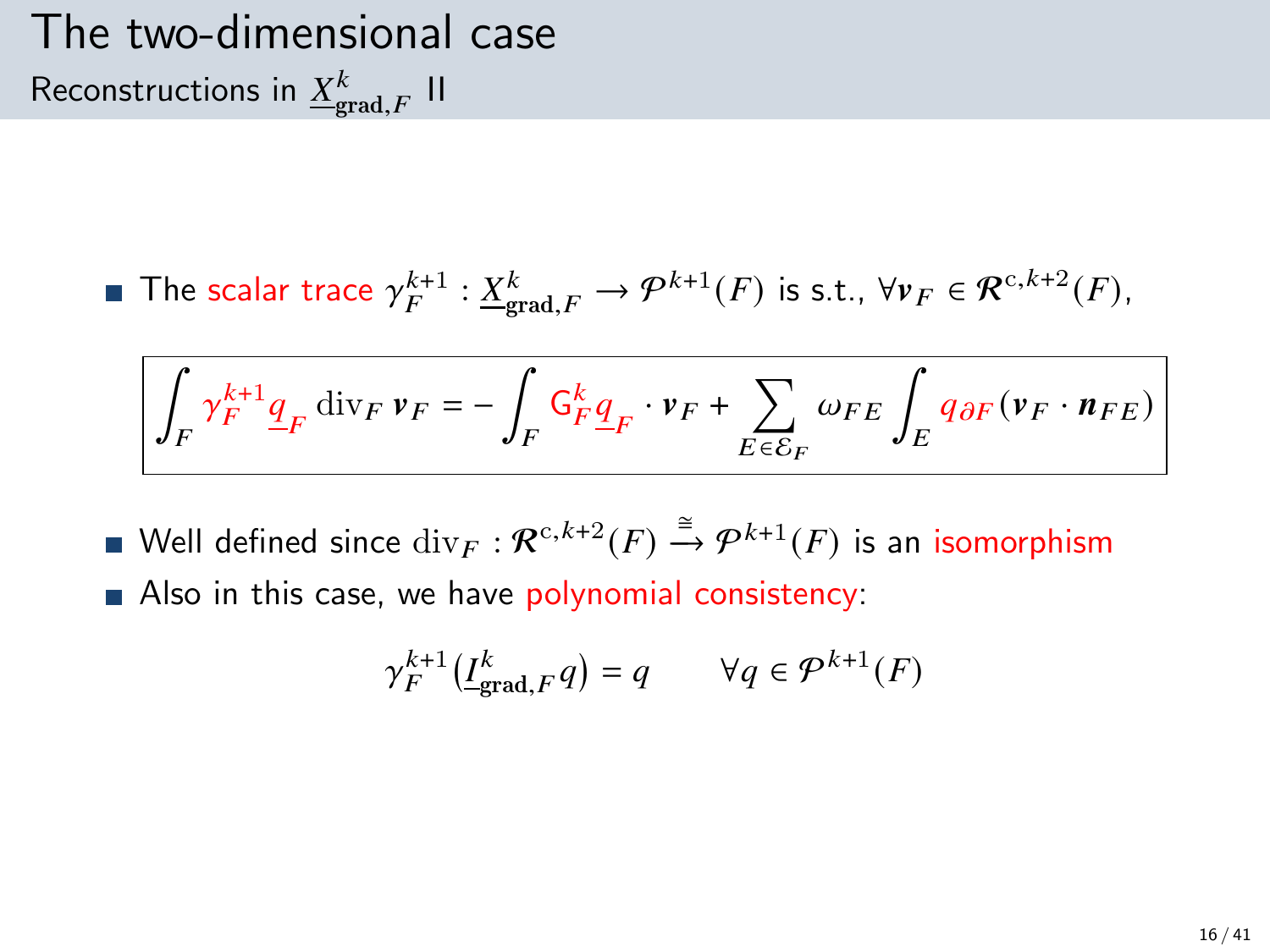## The two-dimensional case

Discrete  $H(\text{rot}; F)$  space



Figure: Number of degrees of freedom for  $\underline{X}^k_{\mathrm{curl},F}$  for  $k \in \{0,1,2\}$ 

We reason starting from:  $\forall v \in \mathcal{N}^k(F) \coloneqq \mathcal{G}^k(F) \oplus \mathcal{G}^{c,k+1}(F)$ , ∫  $\int_{F}$ rot $_{F}$   $\mathbf{v}$   $q = \int_{F}$  $\int_F \mathbf{v} \cdot \mathbf{rot}_F q$  $\widetilde{\in} \widetilde{\mathcal{R}^{k-1}(F)}$ − Õ  $E \overline{\epsilon} \overline{\mathcal{E}}_F$  $\omega_{FE}\int_E\left(\mathbf{v}\cdot\boldsymbol{t}_E\right)\left[q\right]\varepsilon$  $\widetilde{\epsilon^{pk}(E)}$  $\forall q \in \mathcal{P}^k(F)$ 

**This leads to the following discrete counterpart of**  $H(\text{rot}; F)$ **:** 

$$
\underline{X}_{\text{curl},F}^{k} \coloneqq \left\{ \underline{v}_{F} = (\nu_{\mathcal{R},F}, \nu_{\mathcal{R},F}^{c}, (\nu_{E})_{E \in \mathcal{E}_{F}}) : \right.
$$
\n
$$
\nu_{\mathcal{R},F} \in \mathcal{R}^{k-1}(F), \nu_{\mathcal{R},F}^{c} \in \mathcal{R}^{c,k}(F), \nu_{E} \in \mathcal{P}^{k}(E) \,\forall E \in \mathcal{E}_{F} \right\}
$$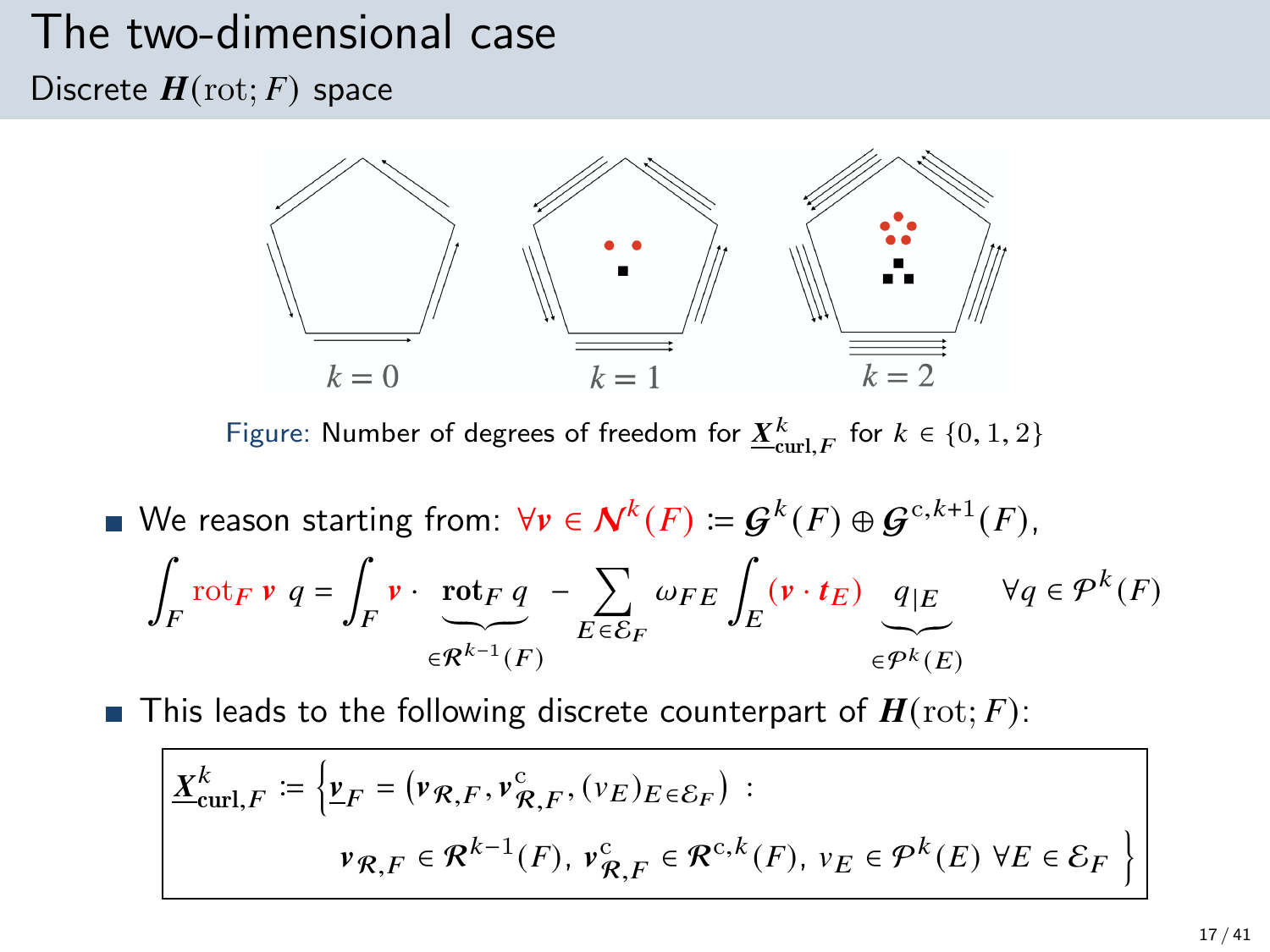The two-dimensional case Reconstructions in  $\underline{X}^k_{\mathrm{curl},F}$  I

The face curl operator  $C_F^k : \underline{X}_{\text{curl},F}^k \to \mathcal{P}^k(F)$  is s.t.,

$$
\int_{F} C_{F}^{k} \underline{v}_{F} \ q = \int_{F} \nu_{\mathcal{R},F} \cdot \mathrm{rot}_{F} \ q - \sum_{E \in \mathcal{E}_{F}} \omega_{FE} \int_{E} \nu_{E} \ q \quad \forall q \in \mathcal{P}^{k}(F)
$$

Define the interpolator  $\underline{I}^k_{\text{rot},F} : H^1(F)^2 \to \underline{X}^k_{\text{curl},F}$  s.t.,  $\forall v \in H^1(F)^2$ ,

$$
\underline{I}^k_{\text{rot},F}\nu \coloneqq \big(\pi_{\mathcal{R},F}^{k-1}\nu, \pi_{\mathcal{R},F}^{c,k}\nu, \big(\pi_{\mathcal{P},E}^k(\nu_{|E}\cdot t_E)\big)_{E\in\mathcal{E}_F}\big).
$$

 $C_F^k$  is polynomially consistent by construction:

$$
C_F^k(\underline{\boldsymbol{I}}_{\text{rot},F}^k \boldsymbol{v}) = \text{rot}_F \, \boldsymbol{v} \qquad \forall \boldsymbol{v} \in \boldsymbol{\mathcal{N}}^k(F)
$$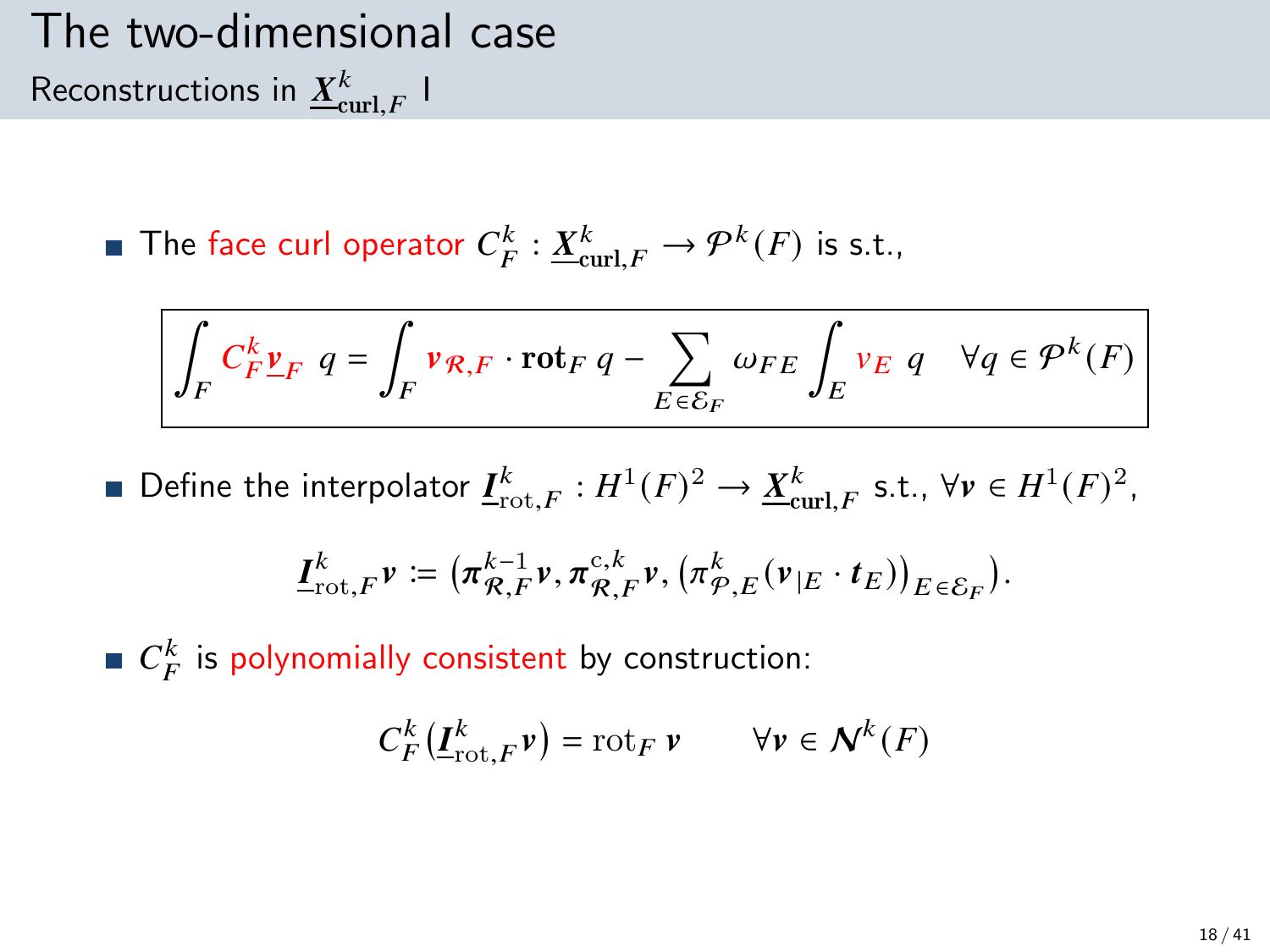The two-dimensional case Reconstructions in  ${\underline X}^k_{\operatorname{curl},F}$  II

 $\overline{\phantom{a}}$ 

The tangential trace 
$$
\gamma_{t,F}^k : \underline{X}_{\text{curl},F}^k \to \mathcal{P}^k(F)^2
$$
 is s.t.,  
 $\forall (r_F, w_F) \in \mathcal{P}^{k+1}(F) \times \mathcal{R}^{c,k}(F)$ ,

$$
\int_{F} \gamma_{t,F}^{k} \underline{v}_{F} \cdot (\text{rot}_{F} r_{F} + w_{F})
$$
\n
$$
= \int_{F} C_{F}^{k} \underline{v}_{F} r_{F} + \sum_{E \in \mathcal{E}_{F}} \omega_{FE} \int_{E} v_{E} r_{F} + \int_{F} v_{R,F}^{c} \cdot w_{F}
$$

- Well-defined owing to  $\mathcal{P}^k(F)^2 = \mathcal{R}^k(F) \oplus \mathcal{R}^{\text{c},k}(F)$
- Also in this case, we have polynomial consistency:

$$
\gamma_{t,F}^k(\underline{I}_{\mathrm{curl},F}^k \nu) = \pi_{\mathcal{P},F}^k \nu \qquad \forall \nu \in \mathcal{N}^k(F)
$$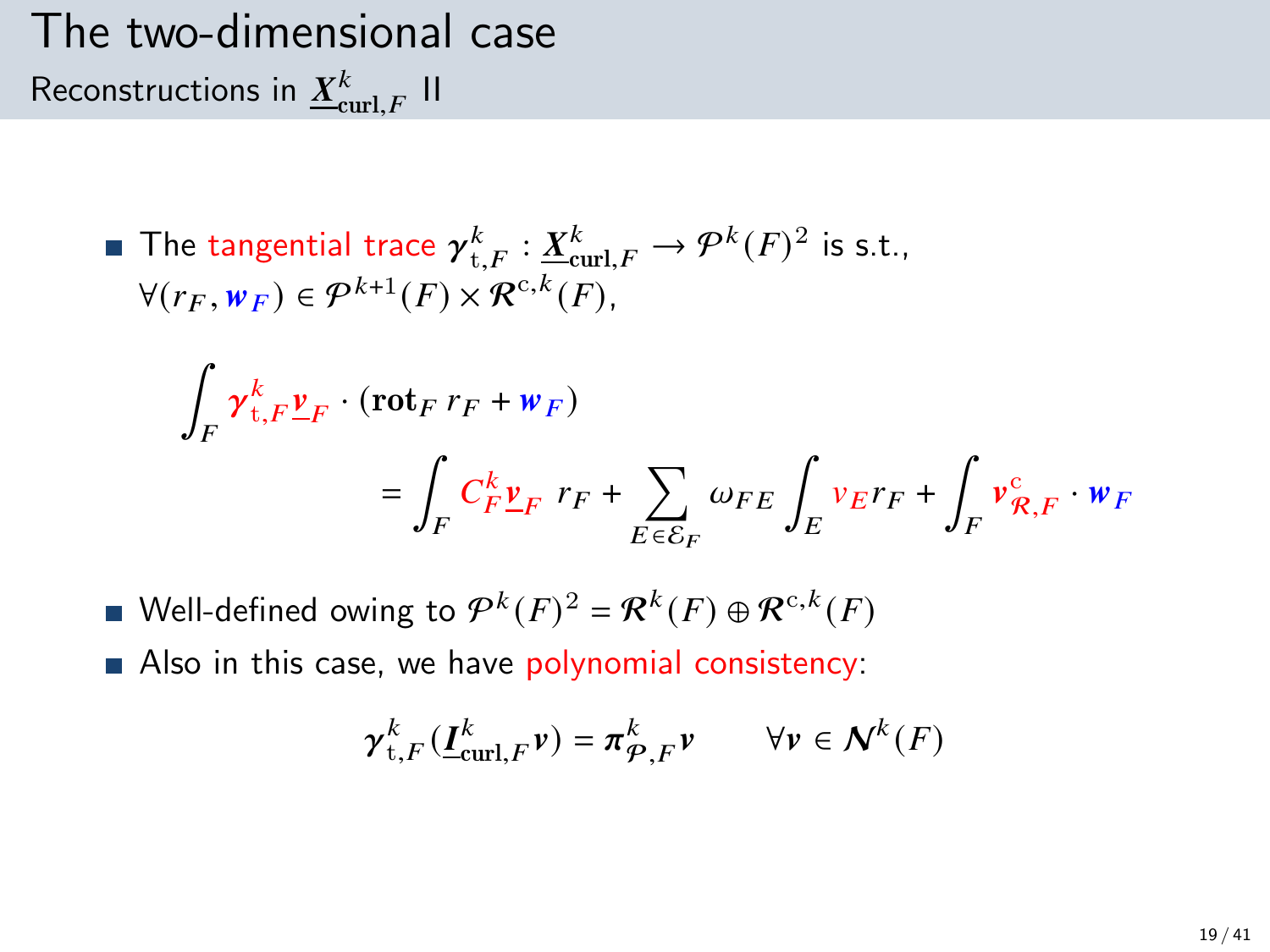#### Theorem (Exactness of the two-dimensional local DDR complex)

If  $F$  is simply connected, the following local complex is exact:

$$
\mathbb{R} \xrightarrow{I_{\text{grad},F}^k} \underline{X}_{\text{grad},F}^k \xrightarrow{\underline{G}_F^k} \underline{X}_{\text{curl},F}^k \xrightarrow{C_F^k} \mathcal{P}^k(F) \xrightarrow{0} \{0\},
$$

where  $\underline{G}^k_F: \underline{X}^k_{\text{grad},F} \to \underline{X}^k_{\text{curl},F}$  is the discrete gradient s.t.,  $\forall \underline{q}_F \in \underline{X}^k_{\text{grad},F}$ ,  $\bar{k}$  $\bar{k}$  $\bar{k}$  $\boldsymbol{k}$ 

$$
\underline{G}_F^k \underline{q}_F \coloneqq \big(\pi_{\mathcal{R},F}^{k-1}(\mathsf{G}_F^k \underline{q}_F), \pi_{\mathcal{R},F}^{c,k}(\mathsf{G}_F^k \underline{q}_F), (\mathsf{G}_E^k \underline{q}_F)_{E \in \mathcal{E}_F}\big).
$$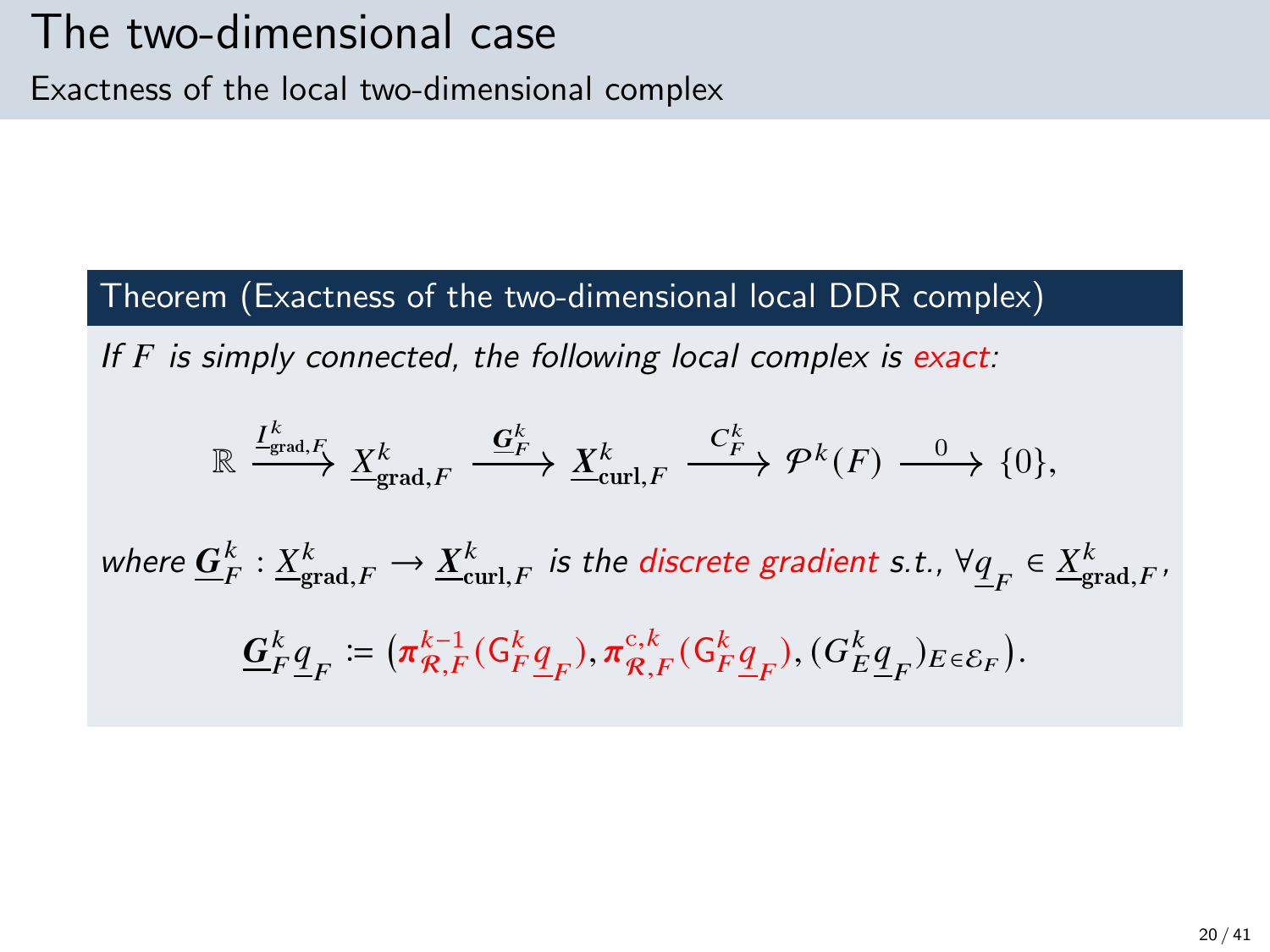### The two-dimensional case Summary

$$
\mathbb{R} \xrightarrow{I^k_{\text{grad},F}} \underline{X}^k_{\text{grad},F} \xrightarrow{\underline{G}^k_{F}} \underline{X}^k_{\text{curl},F} \xrightarrow{C^k_{F}} \mathcal{P}^k(F) \xrightarrow{0} \{0\}
$$

| Space $\begin{array}{ c c c } \hline \end{array}$ V (vertex) $E$ (edge)                                                                                                            | $F$ (face)                                                                   |
|------------------------------------------------------------------------------------------------------------------------------------------------------------------------------------|------------------------------------------------------------------------------|
| $\begin{array}{c c} \underline{X}^k_{\mathsf{grad},F} & \mathbb{R} = \mathcal{P}^k(V) & \mathcal{P}^{k-1}(E) \ \underline{X}^k_{\mathsf{curl},F} & & \mathcal{P}^k(E) \end{array}$ | $\mathcal{P}^{k-1}(F)$<br>$\mathcal{R}^{k-1}(F) \times \mathcal{R}^{c,k}(F)$ |
|                                                                                                                                                                                    | $\mathcal{P}^k(F)$                                                           |

Table: Polynomial components for the two-dimensional spaces

Interpolators = component-wise  $L^2$ -projections Discrete operators  $= L<sup>2</sup>$ -projections of full operator reconstructions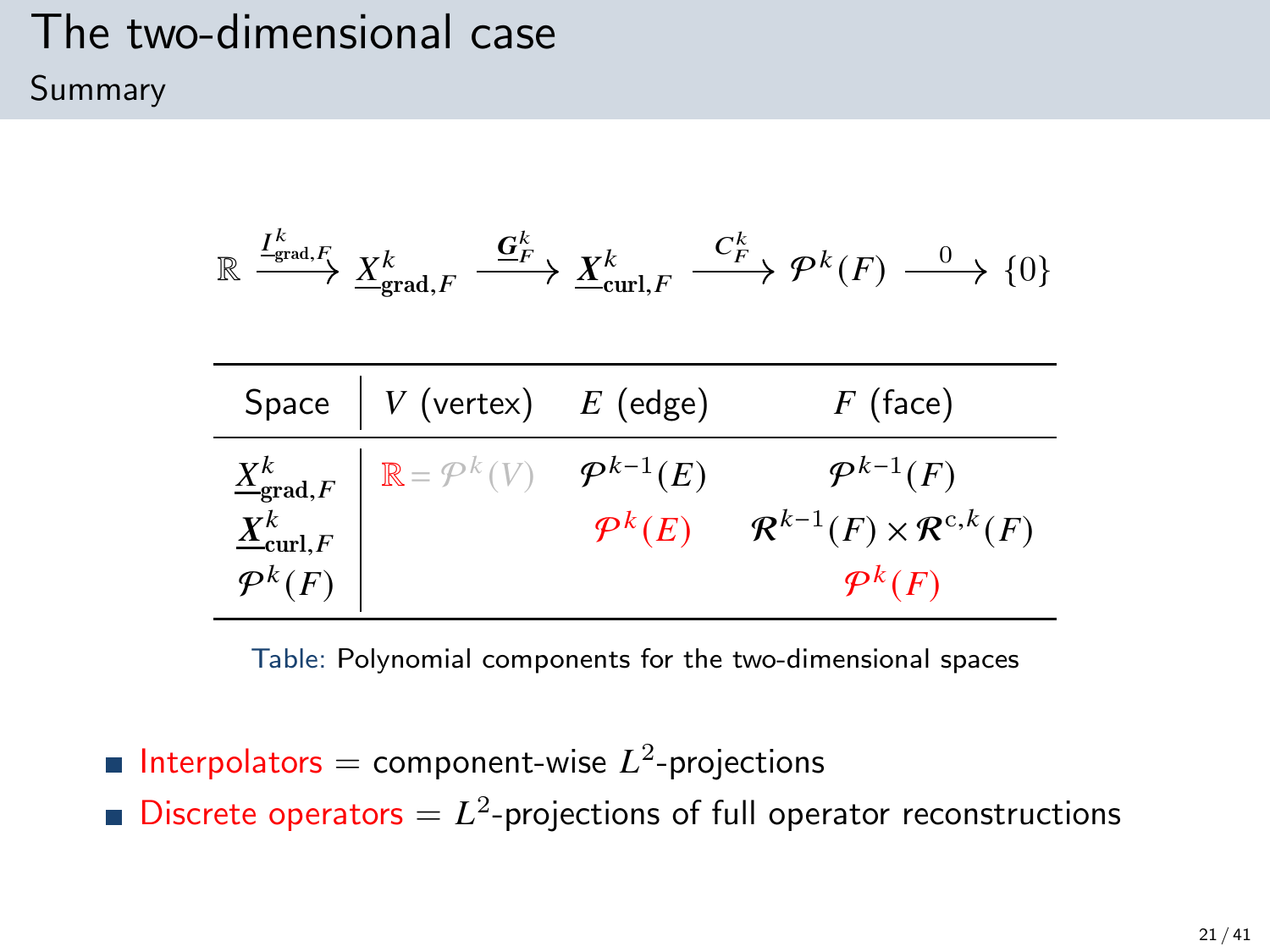### The three-dimensional case I Exact of the local three-dimensional complex

| $\overline{\ \stackrel{I_{\rm grad},T} {\longrightarrow}\ } \underline{X}^k_{\rm grad},$<br>$\mathbb R$ . |             | $\stackrel{\mathbf{G}^k_{T}}{\longrightarrow} \underline{X}^k_{\mathrm{curl}, T}$ | $\stackrel{\underline{\boldsymbol{C}}_T^k}{\longrightarrow} \underline{X}^k_{\mathrm{div},T}$ | $\stackrel{D_T^k}{\longrightarrow} \mathcal{P}^k(T) \stackrel{0}{\longrightarrow} \{0\}$ |
|-----------------------------------------------------------------------------------------------------------|-------------|-----------------------------------------------------------------------------------|-----------------------------------------------------------------------------------------------|------------------------------------------------------------------------------------------|
| Space                                                                                                     |             | E                                                                                 | F                                                                                             | $T$ (element)                                                                            |
| $\underline{X}^k_{\text{grad},T}$                                                                         | $\mathbb R$ | $\mathcal{P}^{k-1}(E)$                                                            | $\mathcal{P}^{k-1}(F)$                                                                        | $\mathcal{P}^{k-1}(T)$                                                                   |
| $\underline{X}^k_{\textnormal{curl},T}$                                                                   |             | $\mathcal{P}^k(E)$                                                                | $\mathcal{R}^{k-1}(F) \times \mathcal{R}^{c,k}(F)$                                            | $\mathcal{R}^{k-1}(T)\times \mathcal{R}^{c,k}(T)$                                        |
| $\underline{X}^k_{\mathrm{div},T}$                                                                        |             |                                                                                   | $\mathcal{P}^k(F)$                                                                            | $\mathcal{G}^{k-1}(T)\times\mathcal{G}^{c,k}(T)$                                         |
| $\mathcal{P}^k(T)$                                                                                        |             |                                                                                   |                                                                                               | $\mathcal{P}^k(T)$                                                                       |

Table: Polynomial components for the three-dimensional spaces

Theorem (Exactness of the three-dimensional local DDR complex)

If the element  $T$  has a trivial topology, this complex is exact.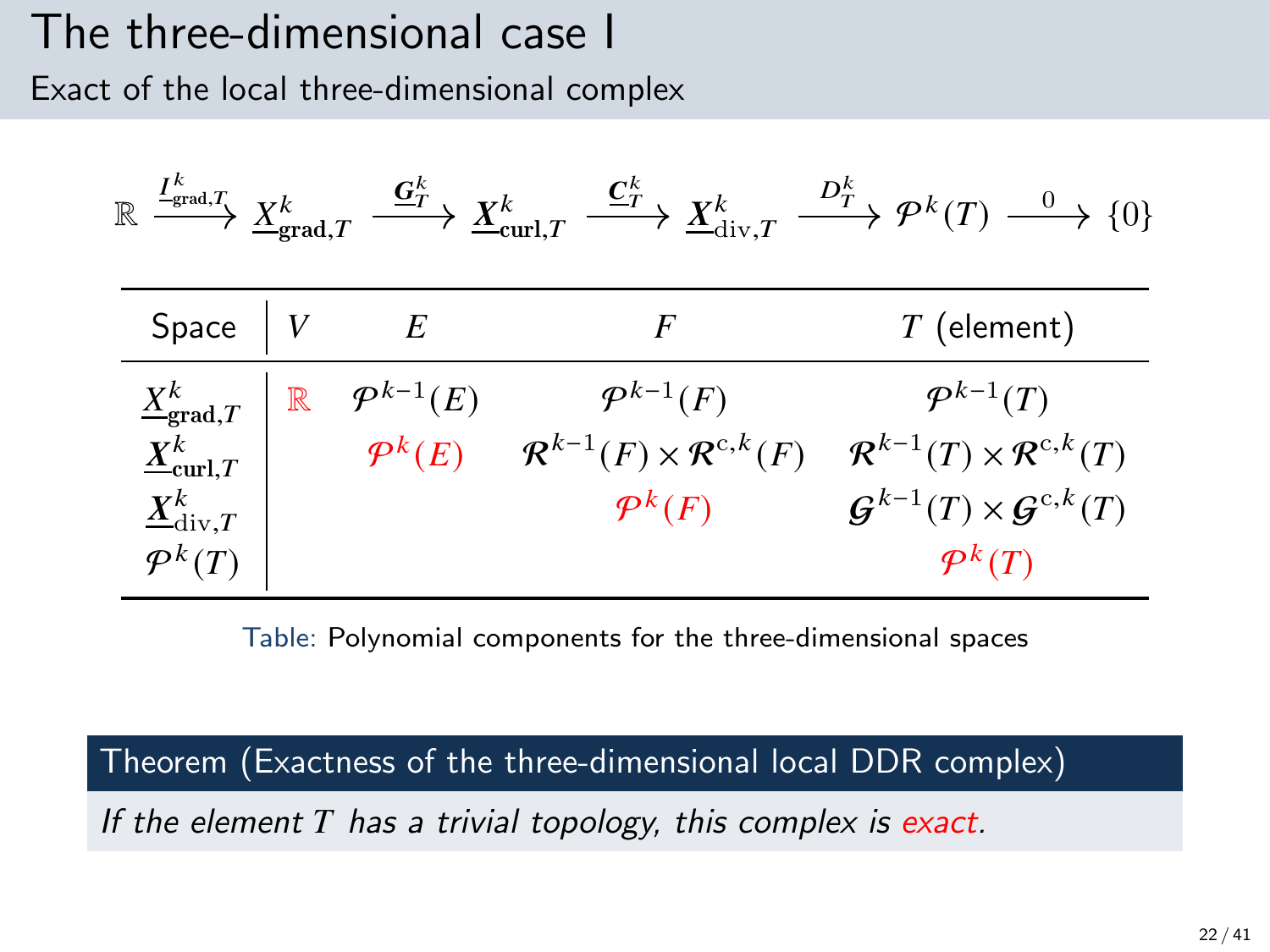### Commutation properties

#### Lemma (Local commutation properties)

It holds, for all  $T \in \mathcal{T}_h$ ,

$$
\begin{aligned}\n\underline{G}_{T}^{k}\left(\underline{I}_{\text{grad},T}^{k}q\right) &= \underline{I}_{\text{curl},T}^{k}\left(\text{grad }q\right) & \forall q \in C^{1}(\overline{T}), \\
\underline{C}_{T}^{k}\left(\underline{I}_{\text{curl},T}^{k}v\right) &= \underline{I}_{\text{div},T}^{k}\left(\text{curl }v\right) & \forall v \in H^{2}(T)^{3}, \\
D_{T}^{k}\left(\underline{I}_{\text{div},T}^{k}w\right) &= \pi_{\mathcal{P},T}^{k}\left(\text{div }w\right) & \forall w \in H^{1}(T)^{3}.\n\end{aligned}
$$

The above properties imply the following commutative diagram:

$$
C^{\infty}(\overline{T}) \xrightarrow{\text{grad}} C^{\infty}(\overline{T})^3 \xrightarrow{\text{curl}} C^{\infty}(\overline{T})^3 \xrightarrow{\text{div}} C^{\infty}(\overline{T})^3
$$
  

$$
\downarrow L_{\text{grad},T}^k \qquad \downarrow L_{\text{curl},T}^k \qquad \downarrow L_{\text{div},T}^k \qquad \downarrow \text{int}
$$
  

$$
\underline{X}_{\text{grad},T}^k \xrightarrow{\underline{G}_T^k} \underline{X}_{\text{curl},T}^k \xrightarrow{\underline{C}_T^k} \underline{X}_{\text{div},T}^k \xrightarrow{D_T^k} \mathcal{P}^k(T)
$$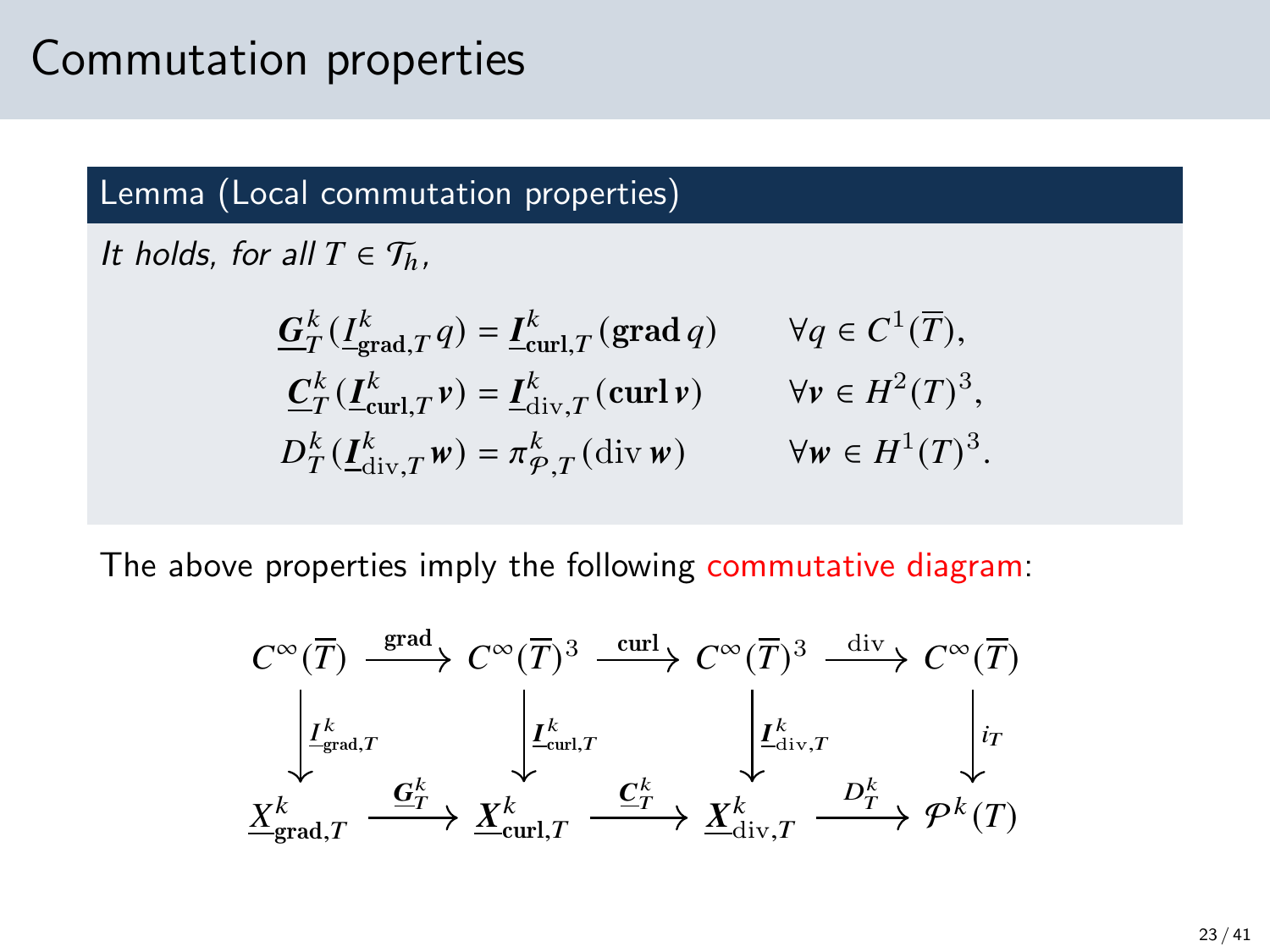### The three-dimensional case Local discrete  $L^2$ -products

**Emulating integration by part formulas, we define the local potentials** 

$$
P_{\text{grad},T}^{k+1} : \underline{X}_{\text{grad},T}^{k} \to \mathcal{P}^{k+1}(T),
$$
  

$$
P_{\text{curl},T}^{k} : \underline{X}_{\text{curl},T}^{k} \to \mathcal{P}^{k}(T)^{3},
$$
  

$$
P_{\text{div},T}^{k} : \underline{X}_{\text{div},T}^{k} \to \mathcal{P}^{k}(T)^{3}
$$

Based on these potentials, we construct local discrete  $L^2$ -products

$$
(\underline{x}_T, \underline{y}_T)_{\bullet, T} = \underbrace{\int_T P_{\bullet, T} \underline{x}_T \cdot P_{\bullet, T} \underline{y}_T}_{\text{consistency}} + \underbrace{s_{\bullet, T} (\underline{x}_T, \underline{y}_T)}_{\text{stability}} \quad \forall \bullet \in \{\text{grad}, \text{curl}, \text{div}\}
$$

The  $L^2$ -products are polynomially exact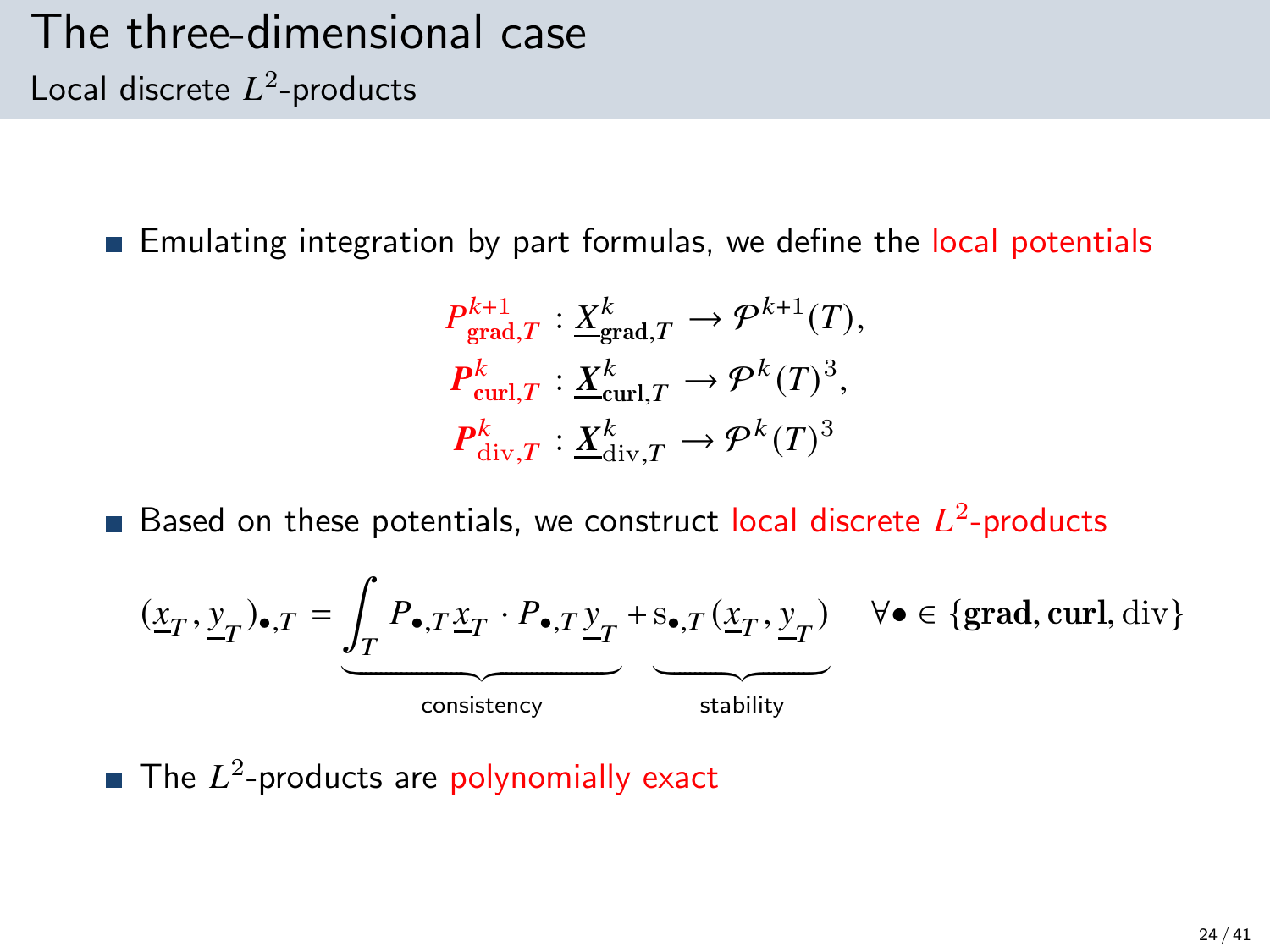### The three-dimensional case Global complex

**Let**  $\mathcal{T}_h$  be a polyhedral mesh with elements and faces of trivial topology Global DDR spaces are defined gluing boundary components:

$$
\underline{X}_{\text{grad},h}^k, \qquad \underline{X}_{\text{curl},h}^k, \qquad \underline{X}_{\text{div},h}^k
$$

Global operators are obtained collecting local components:

$$
\underline{G}_h^k: \underline{X}_{\text{grad},h}^k \to \underline{X}_{\text{curl},h}^k, \quad \underline{C}_h^k: \underline{X}_{\text{curl},h}^k \to \underline{X}_{\text{div},h}^k, \quad D_h^k: \underline{X}_{\text{div},h}^k \to \mathcal{P}^k(\mathcal{T}_h)
$$

Global  $L^2$ -products  $(\cdot, \cdot)_{\bullet, h}$  are obtained assembling element-wise  $\blacksquare$  The global DDR complex is

$$
\mathbb{R} \xrightarrow{I^k_{\text{grad},h}} \underline{X}^k_{\text{grad},h} \xrightarrow{\underline{\mathbf{G}}^k_h} \underline{X}^k_{\text{curl},h} \xrightarrow{\underline{\mathbf{C}}^k_h} \underline{X}^k_{\text{div},h} \xrightarrow{D^k_h} \mathcal{P}^k(\mathcal{T}_h) \xrightarrow{0} \{0\}
$$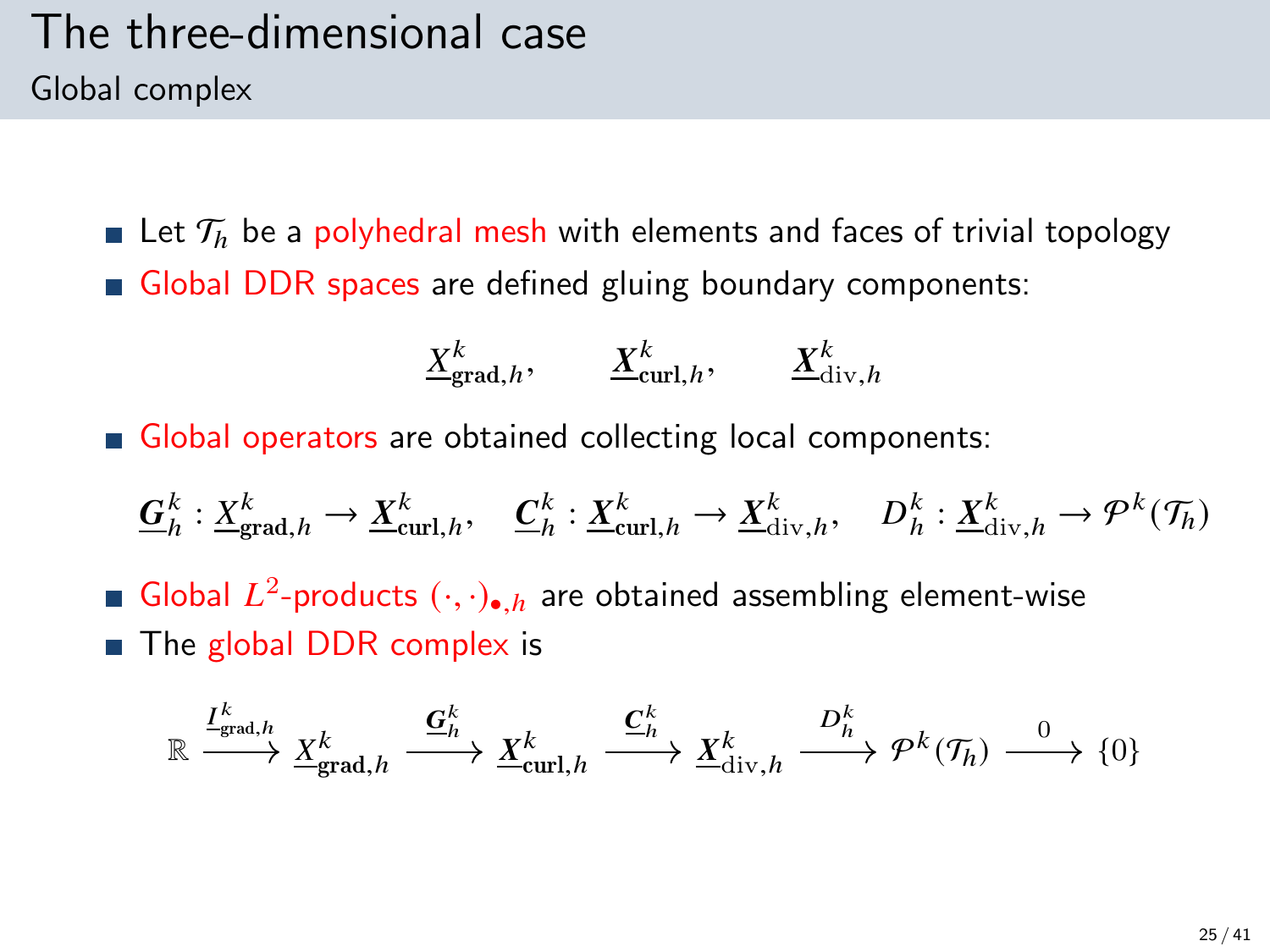### <span id="page-25-0"></span>**Outline**

[Introduction and motivation](#page-2-0)

[Discrete de Rham \(DDR\) complexes](#page-10-0)

#### [Key properties](#page-25-0)

[Application to magnetostatics](#page-31-0)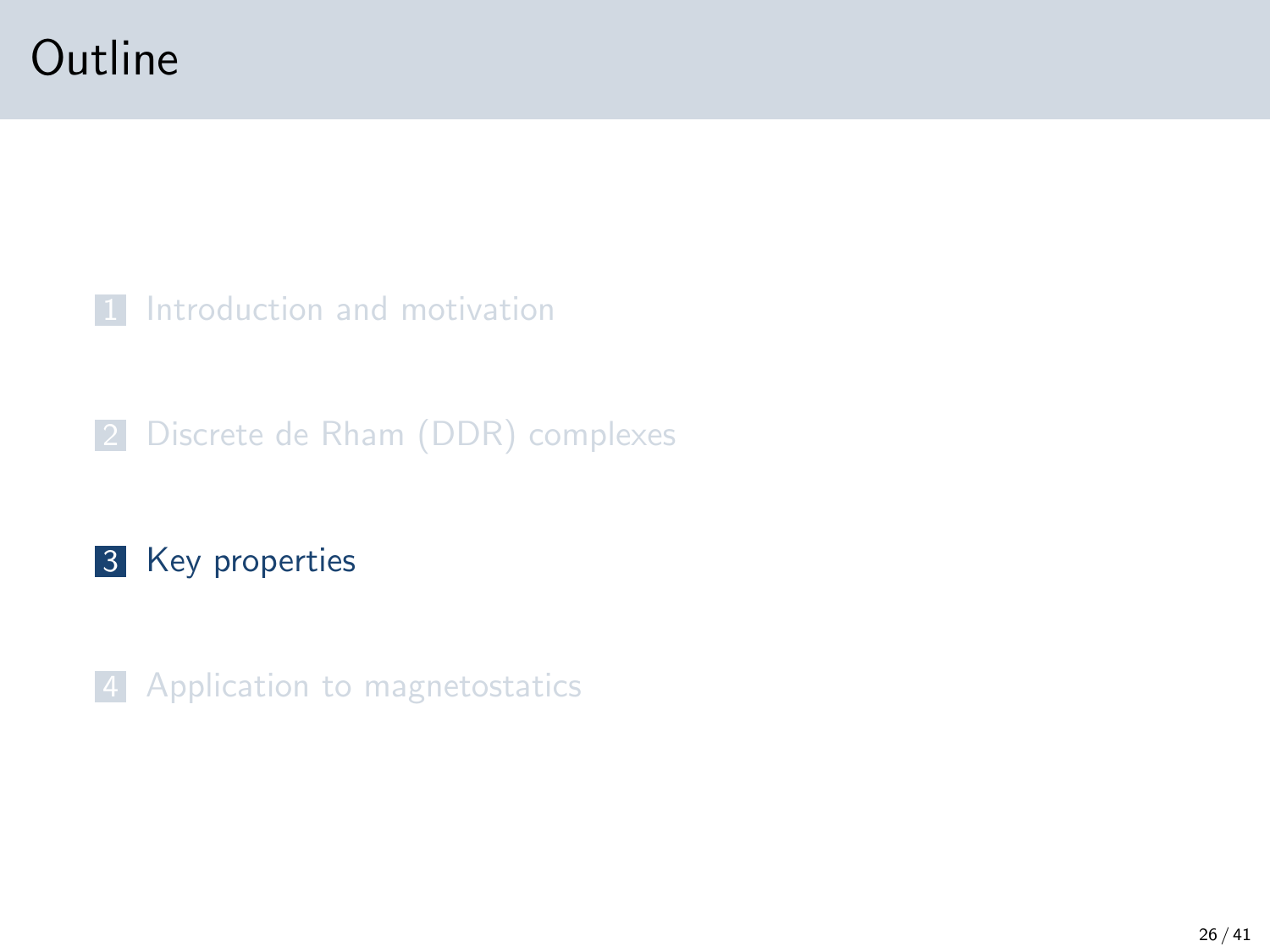### Exactness I

$$
\mathbb{R} \xrightarrow{\underline{I}_{\text{grad},h}^k} \underline{X}_{\text{grad},h}^k \xrightarrow{\underline{G}_h^k} \underline{X}_{\text{curl},h}^k \xrightarrow{\underline{C}_h^k} \underline{X}_{\text{div},h}^k \xrightarrow{D_h^k} \mathcal{P}^k(\mathcal{T}_h) \xrightarrow{0} \{0\}
$$

#### Theorem (Exactness properties)

For any connected polyhedral domain  $\Omega \subset \mathbb{R}^3$ , it holds

$$
\label{eq:loss} \begin{aligned} \underline{I}_{\text{grad},h}^k \mathbb{R} &= \mathrm{Ker}\, \underline{G}_h^k, \qquad \mathrm{Im}\, D_h^k = \mathcal{P}^k(\mathcal{T}_h), \\ \mathrm{Im}\, \underline{G}_h^k &\subset \mathrm{Ker}\, \underline{C}_h^k, \qquad \mathrm{Im}\, \underline{C}_h^k &\subset \mathrm{Ker}\, D_h^k. \end{aligned}
$$

Moreover, denoting by  $(b_0, b_1, b_2, b_3)$  the Betti numbers of  $\Omega$ , we have

$$
\begin{aligned} b_1 &= 0 \implies \operatorname{Im} \underline{G}_h^k = \operatorname{Ker} \underline{C}_h^k, \\ b_2 &= 0 \implies \operatorname{Im} \underline{C}_h^k = \operatorname{Ker} D_h^k. \end{aligned}
$$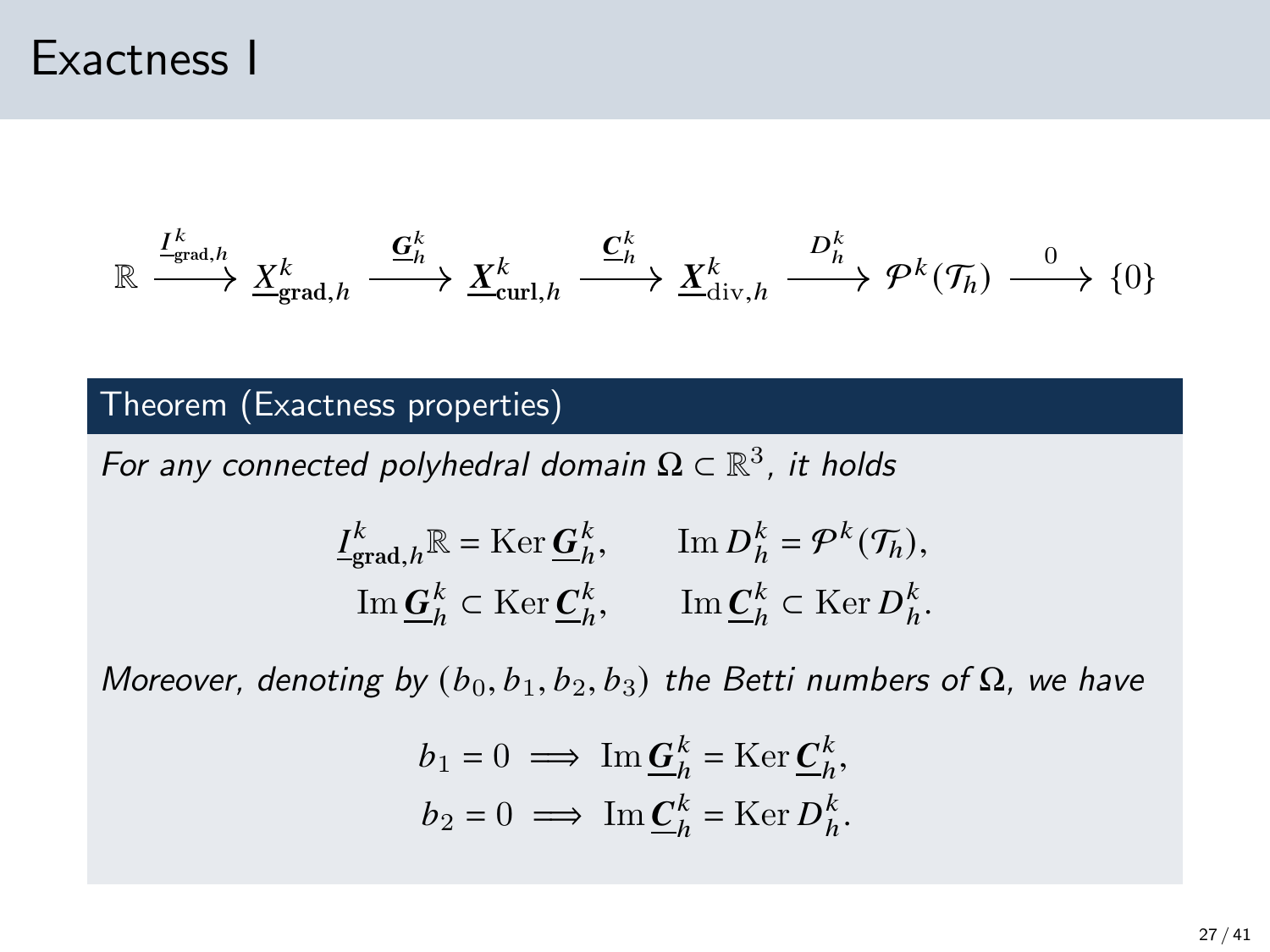### Exactness II

- Let us give an idea of the proof of  $\text{Im}\,\underline{C}_h^k = \text{Ker}\,D_h^k$
- $\mathrm{Im}\,\underline{C}_h^k\subset \mathrm{Ker}\,D_h^k$  follows by the corresponding local property
- We prove  $\operatorname{Ker} D_h^k \subset \operatorname{Im} \underline{C}_h^k$  in two steps. Let  $\underline{\nu}_h \in \operatorname{Ker} D_h^k$ . Then:
	- Local exactness gives  $\underline{\tau}_T \in \underline{X}^k_{\text{curl},T}$  s.t.  $\underline{v}_T = \underline{C}^k_T \underline{\tau}_T$  for all  $T \in \mathcal{T}_h$  $\blacksquare$  The local vectors are then glued together
- To glue together local vectors, we use the fact that the mesh can be topologically assembled by a succession of the following operations:



**■ This is only possible since Ω does not enclose any void (** $b_2 = 0$ )!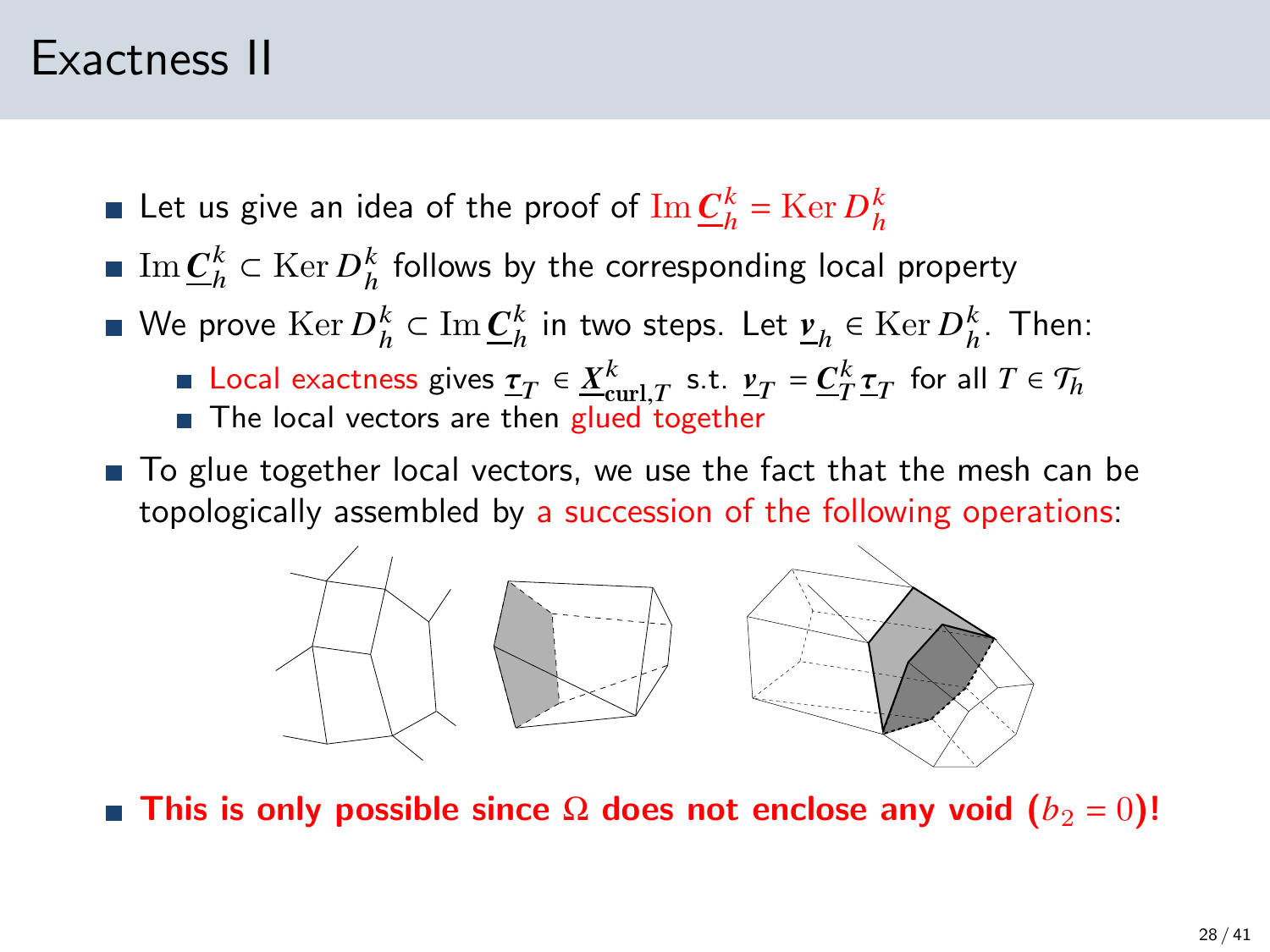$\|\cdot\|_{\bullet,h}, \bullet \in \{\text{grad}, \text{curl}, \text{div}\},\,$  denotes the norm induced by  $(\cdot, \cdot)_{\bullet,h}$  on  $\underline{X}^k_{\bullet,h}$ 

#### Theorem (Poincaré inequality for the curl)

Assume  $b_2 = 0$ . Let  $(\mathrm{Ker} \underline{C}_h^k)^{\perp}$  be the orthogonal of  $\mathrm{Ker} \underline{C}_h^k$  in  $\underline{X}_{\text{curl},h}^k$  for an inner product with norm equivalent to  $\|\cdot\|_{\text{curl }h}$  uniformly in h. Then,

 $\underline{\bm{C}}_h^k :(\operatorname{Ker}\nolimits \underline{\bm{C}}_h^k)^\perp \to \operatorname{Ker}\nolimits D_h^k$  is an isomorphism.

Further assuming  $b_1 = 0$ , there exists  $C > 0$  independent of h, and depending only on  $\Omega$ , k and mesh regularity, such that

$$
\|\underline{\mathbf{v}}_h\|_{\operatorname{curl},h}\leq C\|\underline{\mathbf{C}}_h^k\underline{\mathbf{v}}_h\|_{\operatorname{div},h}\qquad\forall\underline{\mathbf{v}}_h\in(\operatorname{Ker}\underline{\mathbf{C}}_h^k)^{\perp}.
$$

Similar results can be proved for the gradient and the divergence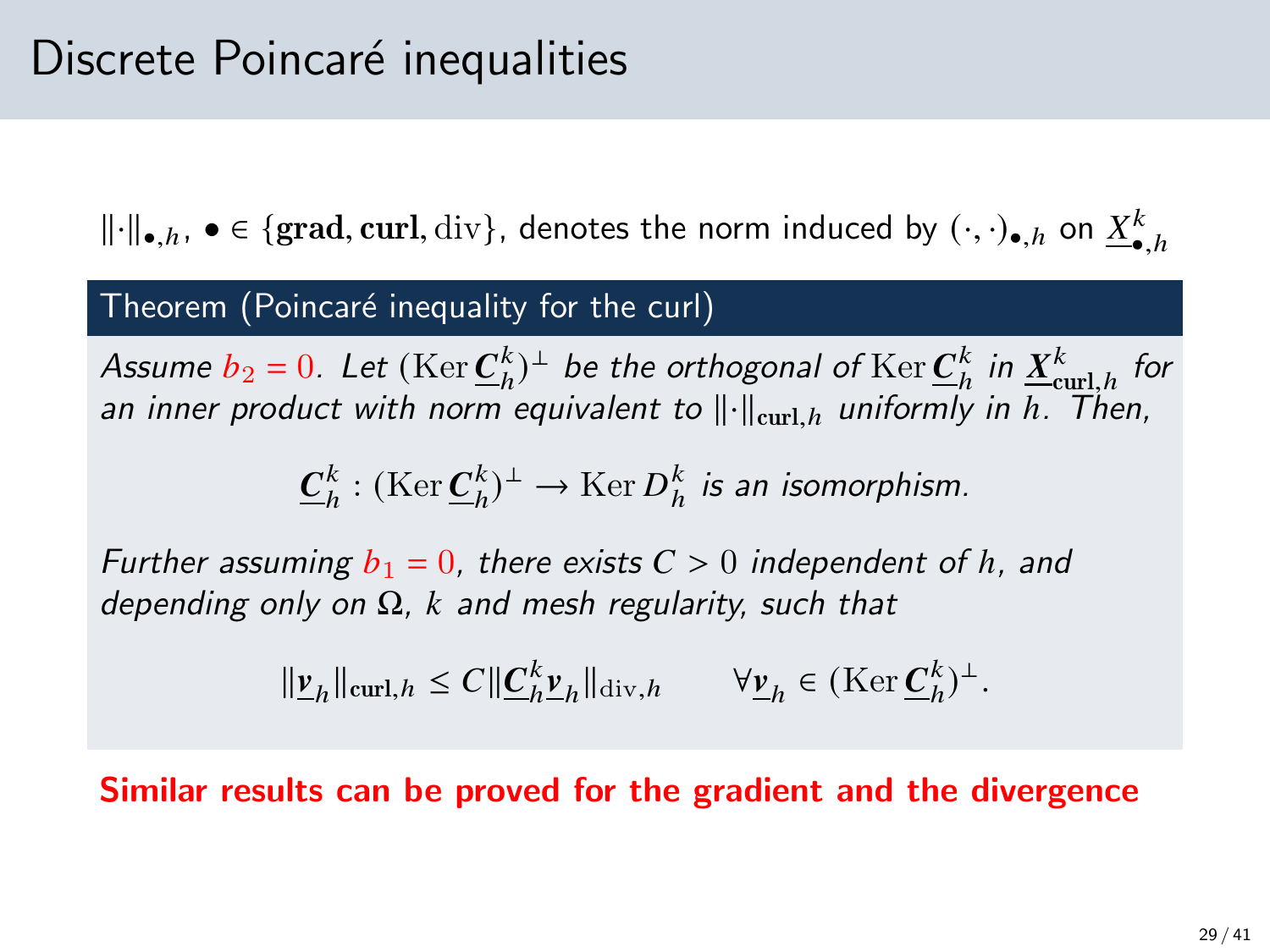### **Consistency**

Primal consistency of discrete vector calculus operators and potentials

#### Theorem (Consistency of the potential reconstructions)

It holds, for all  $T \in \mathcal{T}_h$  and all  $(q, v, w) \in H^{k+2}(T) \times H^2(T)^3 \times H^1(T)^3$  s.t. curl  $v \in H^{k+1}(T)^3$  and div  $w \in H^{k+1}(T)$ ,

$$
\begin{aligned} &\|\mathsf{G}_{T}^{k}(\underline{I}_{\mathrm{grad},T}^{k}q)-\mathrm{grad}\,q\|_{L^{2}(T)^{3}}\lesssim h_{T}^{k+1}|q|_{H^{k+2}(T)},\\ &\|\mathsf{C}_{T}^{k}(\underline{I}_{\mathrm{curl},T}^{k}\nu)-\mathrm{curl}\,\nu\|_{L^{2}(T)^{3}}\lesssim h_{T}^{k+1}|\mathrm{curl}\,\nu|_{H^{k+1}(T)^{3}},\\ &\|D_{T}^{k}(\underline{I}_{\mathrm{div},T}^{k}\nu)-\mathrm{div}\,\nu\|_{L^{2}(T)}\lesssim h_{T}^{k+1}|\mathrm{div}\,\nu|_{H^{k+1}(T)^{3}}.\end{aligned}
$$

Moreover, for all  $(q, v, w) \in H^{k+2}(T) \times H^{\max(k+1,2)}(T)^3 \times H^{k+1}(T)^3$ ,

$$
\label{eq:20} \begin{split} &\|P^{k+1}_{\mathrm{grad},T}( \underline{I}^k_{\mathrm{grad},T} q)-q\|_{L^2(T)}\lesssim h^{k+2}_T|q|_{H^{k+2}(T)},\\ &\|P^k_{\mathrm{curl},T}( \underline{I}^k_{\mathrm{curl},T} \nu)-\nu\|_{L^2(T)^3}\lesssim h^{k+1}_T|\nu|_{H^{(k+1,2)}(T)^3},\\ &\|P^k_{\mathrm{div},T}( \underline{I}^k_{\mathrm{div},T} \nu)-\nu\|_{L^2(T)^3}\lesssim h^{k+1}_T|\nu|_{H^{k+1}(T)^3}. \end{split}
$$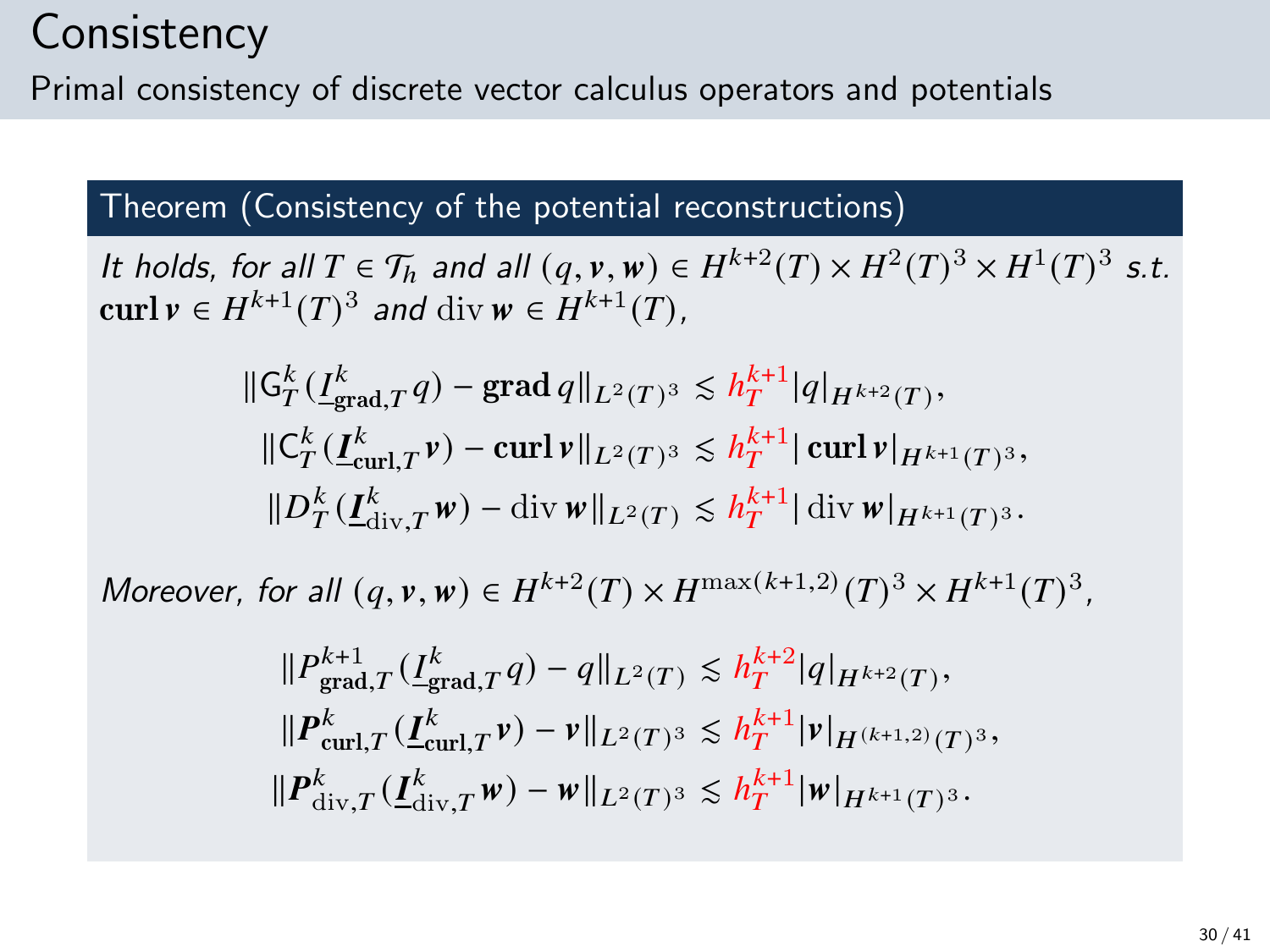### **Consistency**

Adjoint consistency of discrete vector calculus operators

#### Theorem (Adjoint consistency for the curl)

Let 
$$
\mathcal{E}_{\text{curl},h} : (C^0(\overline{\Omega})^3 \cap H_0(\text{curl};\Omega)) \times \underline{X}_{\text{curl},h}^k \to \mathbb{R}
$$
 be s.t.

$$
\mathcal{E}_{\mathrm{curl},h}(\mathbf{w},\underline{\mathbf{v}}_h) \coloneqq \sum_{T \in \mathcal{T}_h} \left[ (\underline{I}_{\mathrm{div},T}^k \mathbf{w}_{|T}, \underline{C}_T^k \underline{\mathbf{v}}_T)_{\mathrm{div},T} - \int_T \mathrm{curl}\,\mathbf{w} \cdot \boldsymbol{P}_{\mathrm{curl},T}^k \underline{\mathbf{v}}_T \right].
$$

Then, for all  $w \in C^0(\overline{\Omega})^3 \cap \mathbf{H}_0(\text{curl};\Omega)$  s.t.  $w \in H^{k+2}(\mathcal{T}_h)^3$ .  $\forall \underline{v}_h \in \underline{X}_{\text{curl},h}^k$ 

$$
\begin{aligned} |\mathcal{E}_{\text{curl},h}(\mathbf{w},\underline{\mathbf{v}}_h)| &\leq h^{k+1} \left( |\mathbf{w}|_{H^{k+1}(\mathcal{T}_h)^3} + |\mathbf{w}|_{H^{k+2}(\mathcal{T}_h)^3} \right) \\ &\times \left( \|\underline{\mathbf{v}}_h\|_{\text{curl},h} + \|\underline{\mathbf{C}}_h^k \underline{\mathbf{v}}_h\|_{\text{div},h} \right). \end{aligned}
$$

#### Similar results can be proved for the gradient and the divergence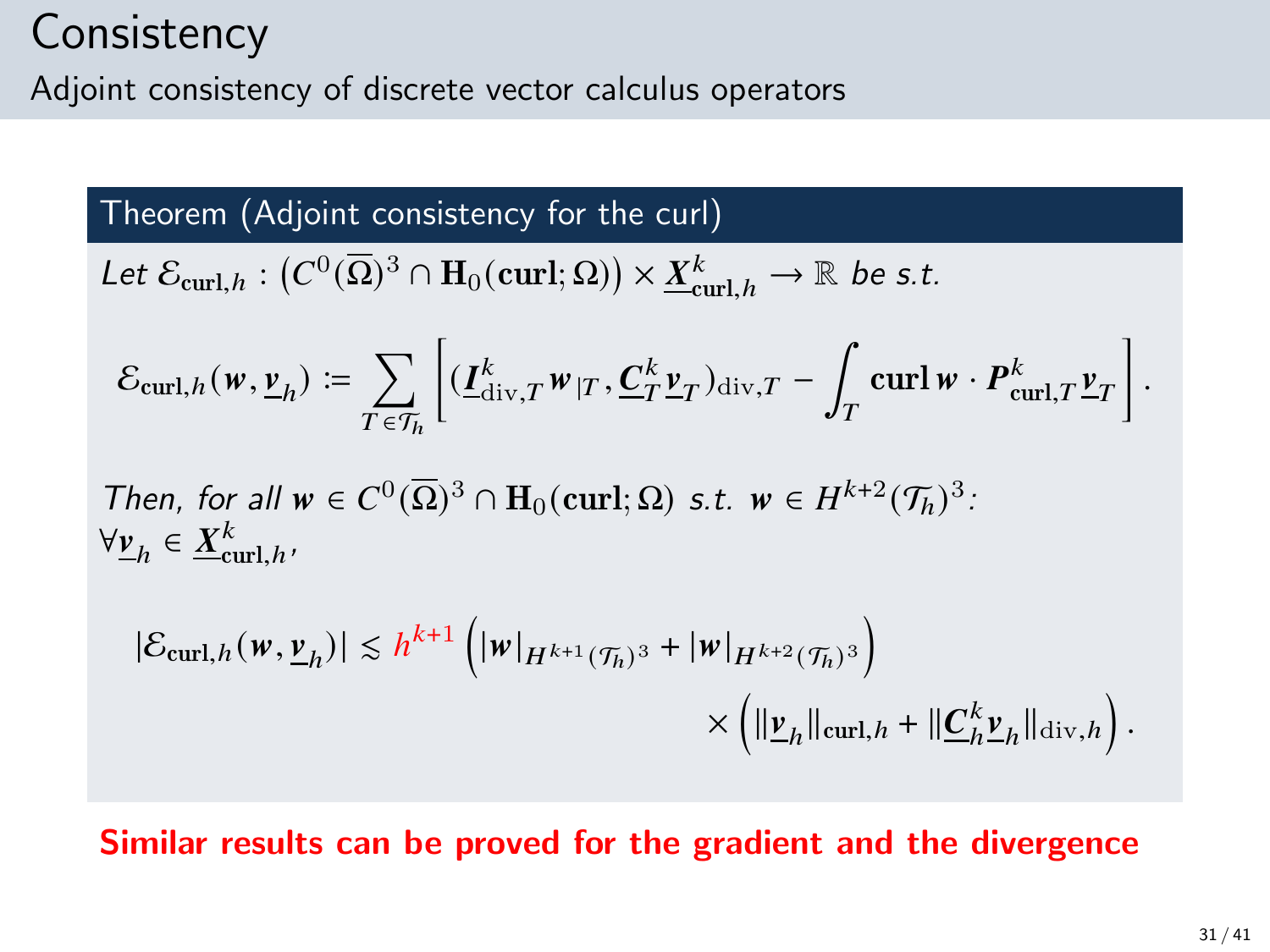### <span id="page-31-0"></span>**Outline**

[Introduction and motivation](#page-2-0)

[Discrete de Rham \(DDR\) complexes](#page-10-0)

#### [Key properties](#page-25-0)

[Application to magnetostatics](#page-31-0)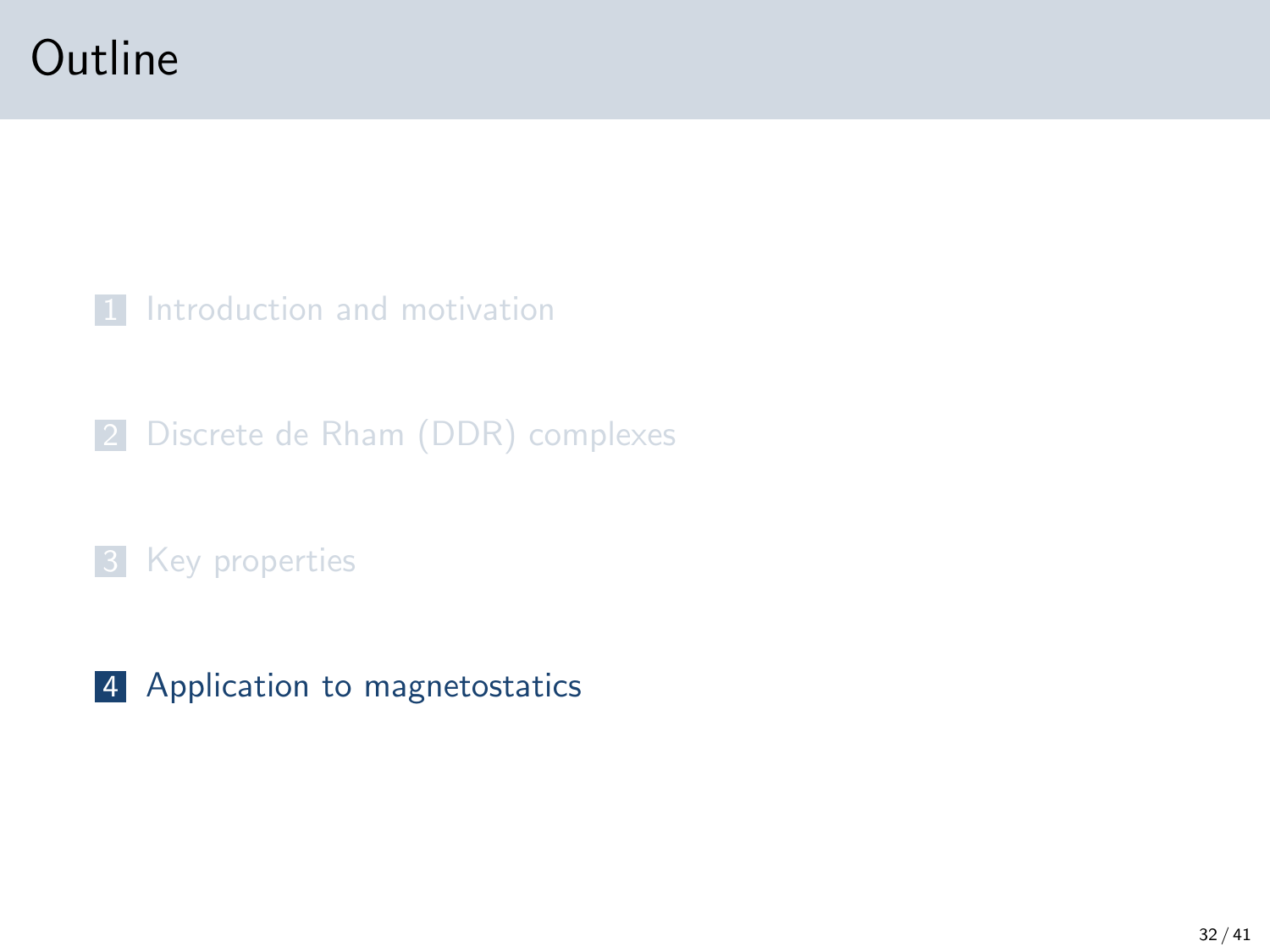### Discrete problem I

**■** Continuous problem: Find  $(σ, u) ∈ H$ (curl; Ω) ×  $H$ (div; Ω) s.t.

$$
\int_{\Omega} \sigma \cdot \tau - \int_{\Omega} u \cdot \operatorname{curl} \tau = 0 \qquad \forall \tau \in H(\operatorname{curl}; \Omega),
$$

$$
\int_{\Omega} \operatorname{curl} \sigma \cdot v + \int_{\Omega} \operatorname{div} u \operatorname{div} v = \int_{\Omega} f \cdot v \quad \forall v \in H(\operatorname{div}; \Omega)
$$

■ The DDR scheme is obtained substituting

$$
(\underline{\sigma}_h, \underline{\tau}_h)_{\text{curl}, h} \leftarrow \int_{\Omega} \sigma \cdot \tau
$$

$$
H(\text{curl}; \Omega) \leftarrow \underline{X}_{\text{curl}, h}^k \qquad (\underline{C}_h^k \underline{\tau}_h, \underline{\nu}_h)_{\text{div}, h} \leftarrow \int_{\Omega} \text{curl}\,\tau \cdot \nu
$$

$$
H(\text{div}; \Omega) \leftarrow \underline{X}_{\text{div}, h}^k \qquad \int_{\Omega} D_h^k \underline{\nu}_h D_h^k \underline{\nu}_h \leftarrow \int_{\Omega} \text{div}\, \nu \text{ div}\, \nu
$$

$$
\int_{\Omega} f \cdot \nu \leftarrow \int_{\Omega} f \cdot P_{\text{div}, h}^k \underline{\nu}_h
$$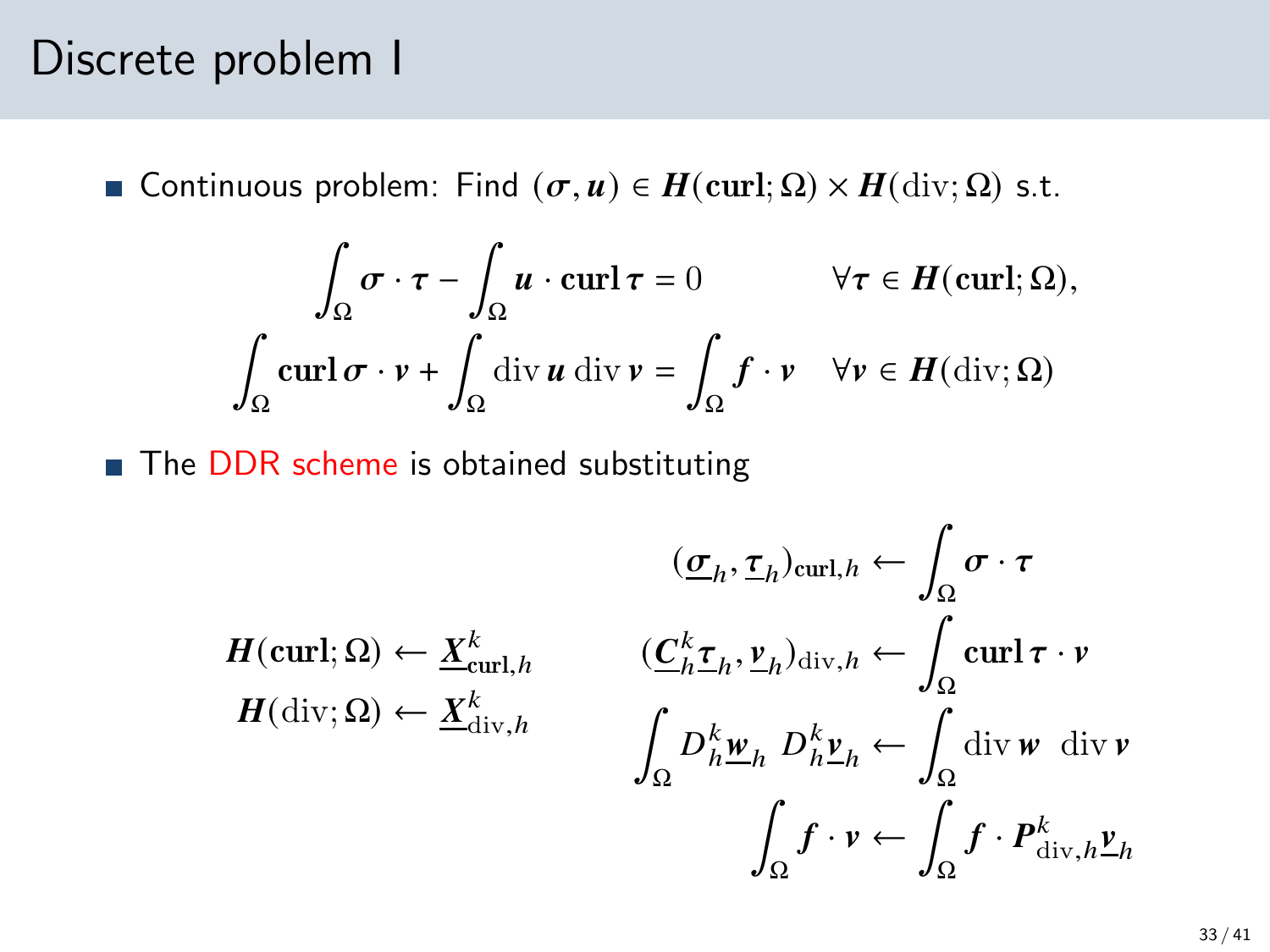### Discrete problem II

The DDR problem reads: Find  $(\underline{\sigma}_h, \underline{u}_h) \in \underline{X}_{\text{curl},h}^k \times \underline{X}_{\text{div},h}^k$  s.t.

$$
\begin{aligned} &\quad (\underline{\sigma}_h, \underline{\tau}_h)_{\mathrm{curl},h} - (\underline{\boldsymbol{u}}_h, \underline{\boldsymbol{C}}_h^k \underline{\boldsymbol{\tau}}_h)_{\mathrm{div},h} = 0 &\quad \forall \underline{\boldsymbol{\tau}}_h \in \underline{X}^k_{\mathrm{curl},h}, \\ &(\underline{\boldsymbol{C}}_h^k \underline{\boldsymbol{\sigma}}_h, \underline{\boldsymbol{\nu}}_h)_{\mathrm{div},h} + \int_{\Omega} D^k_h \underline{\boldsymbol{u}}_h \, D^k_h \underline{\boldsymbol{\nu}}_h = l_h(\underline{\boldsymbol{\nu}}_h) &\quad \forall \underline{\boldsymbol{\nu}}_h \in \underline{X}^k_{\mathrm{div},h} \end{aligned}
$$

Stability hinges on the exactness of the portion

$$
\mathbb{R} \stackrel{\frac{I^k}{\longrightarrow}_{\text{grad},h}}{\longrightarrow} \frac{\chi^k_{\text{grad},h}}{\longrightarrow} \frac{\mathcal{G}^k_{h}}{\longrightarrow} \underline{X}^k_{\text{curl},h} \stackrel{\textstyle \mathbf{C}^k_{h}}{\longrightarrow} \underline{X}^k_{\text{div},h} \stackrel{\textstyle D^k_{h}}{\longrightarrow} \mathcal{P}^k(\mathcal{T}_h) \stackrel{0}{\longrightarrow} \{0\},
$$

which requires  $b_2 = 0$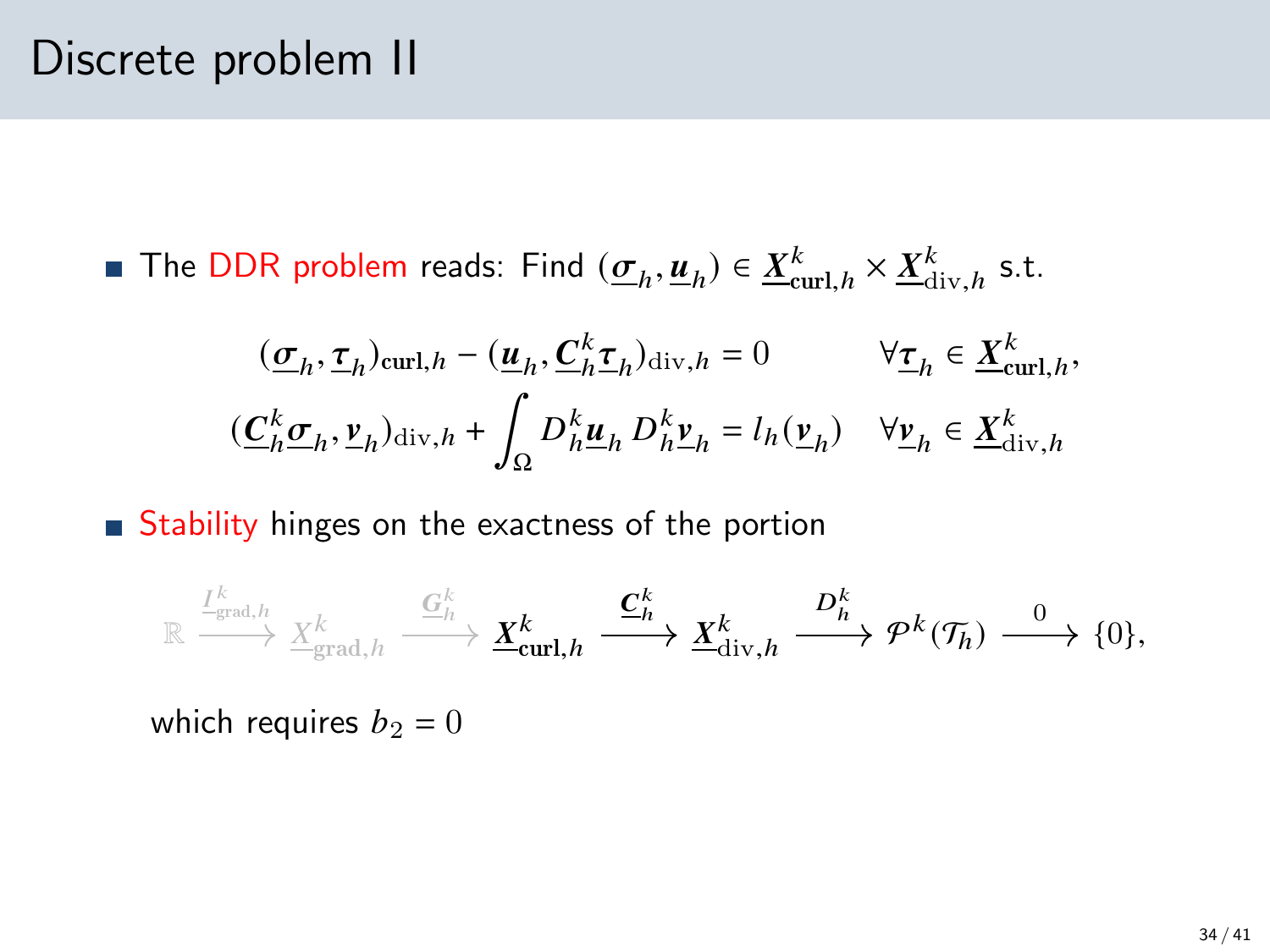#### Theorem (Stability)

Let  $\Omega \subset \mathbb{R}^3$  be an polyhedral connected domain s.t.  $b_1 = b_2 = 0$  and set

$$
A_h((\underline{\sigma}_h, \underline{\boldsymbol{u}}_h), (\underline{\boldsymbol{\tau}}_h, \underline{\boldsymbol{v}}_h)) := (\underline{\boldsymbol{\sigma}}_h, \underline{\boldsymbol{\tau}}_h)_{\text{curl}, h} - (\underline{\boldsymbol{u}}_h, \underline{\boldsymbol{C}}_h^k \underline{\boldsymbol{\tau}}_h)_{\text{div}, h}
$$

$$
+ (\underline{\boldsymbol{C}}_h^k \underline{\boldsymbol{\sigma}}_h, \underline{\boldsymbol{v}}_h)_{\text{div}, h} + \int_{\Omega} D_h^k \underline{\boldsymbol{u}}_h D_h^k \underline{\boldsymbol{v}}_h.
$$

Then, it holds uniformly in  $h: \forall (\underline{\sigma}_h, \underline{u}_h) \in \underline{X}_{\text{curl},h}^k \times \underline{X}_{\text{div},h}^k$ 

$$
\begin{aligned} &\|(\underline{\sigma}_h,\underline{\boldsymbol{u}}_h)\|_h\lesssim\sup_{(\underline{\tau}_h,\underline{\boldsymbol{v}}_h)\in \underline{\boldsymbol{X}}_{\text{curl},h}^k\times \underline{\boldsymbol{X}}_{\text{div},h}^k\backslash\{(\underline{0},\underline{0})\}}\frac{\mathbf{A}_h((\underline{\sigma}_h,\underline{\boldsymbol{u}}_h),(\underline{\tau}_h,\underline{\boldsymbol{v}}_h))}{\|(\underline{\boldsymbol{\tau}}_h,\underline{\boldsymbol{v}}_h)\|_h}\\ &\text{with }\|(\underline{\boldsymbol{\tau}}_h,\underline{\boldsymbol{v}}_h)\|_h^2:=\|\underline{\boldsymbol{\tau}}_h\|_{\text{curl},h}^2+\|\underline{\boldsymbol{C}}_h^k\underline{\boldsymbol{\tau}}_h\|_{\text{div},h}^2+\|\underline{\boldsymbol{v}}_h\|_{\text{div},h}^2+\|D_h^k\underline{\boldsymbol{v}}_h\|_{L^2(\Omega)}^2.\end{aligned}
$$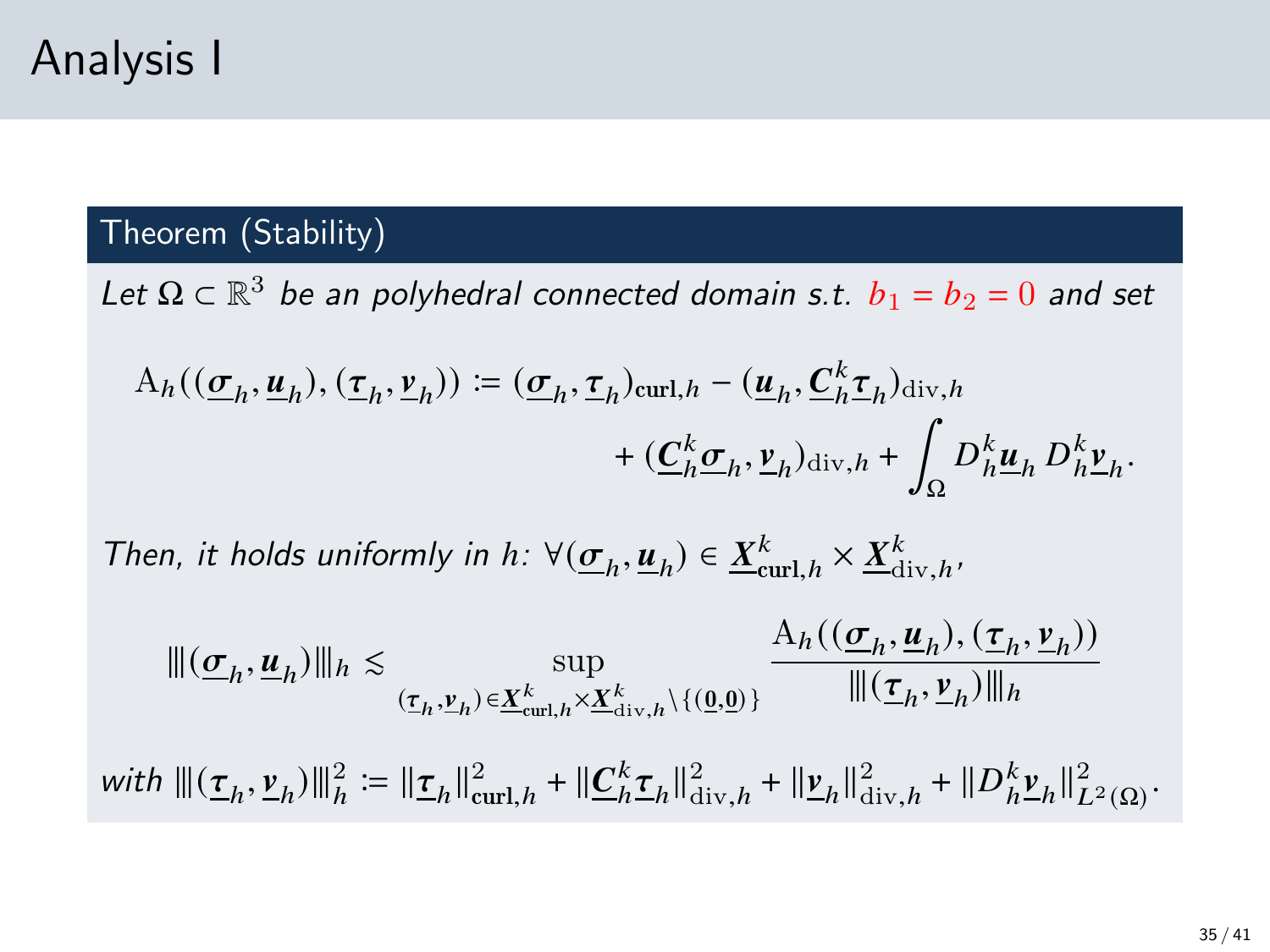#### Theorem (Error estimate for the magnetostatics problem)

Assume  $b_1 = b_2 = 0$ ,  $\sigma \in C^0(\overline{\Omega})^3 \cap H^{k+2}(\mathcal{T}_h)^3$ ,  $u \in C^0(\overline{\Omega})^3 \times H^{k+2}(\mathcal{T}_h)^3$ , and set

$$
(\underline{\boldsymbol{e}}_h,\underline{\boldsymbol{\epsilon}}_h) \coloneqq (\underline{\boldsymbol{\sigma}}_h - \underline{\boldsymbol{I}}_{\operatorname{curl},h}^k \boldsymbol{\sigma}, \underline{\boldsymbol{u}}_h - \underline{\boldsymbol{I}}_{\operatorname{div},h}^k \boldsymbol{u}).
$$

Then, we have the following error estimate:

$$
\begin{aligned} |||(\underline{\mathbf{e}}_h, \underline{\mathbf{e}}_h)|||_h &\leq h^{k+1} \Big( \Big| \operatorname{curl} \boldsymbol{\sigma} |_{H^{k+1}(\mathcal{T}_h)^3} + |\boldsymbol{\sigma}|_{H^{(k+1,2)}(\mathcal{T}_h)^3} \\ &+ |u|_{H^{k+1}(\mathcal{T}_h)^3} + |u|_{H^{k+2}(\mathcal{T}_h)^3} \Big), \end{aligned}
$$

with hidden constant depending only on  $\Omega$ , k, and mesh regularity.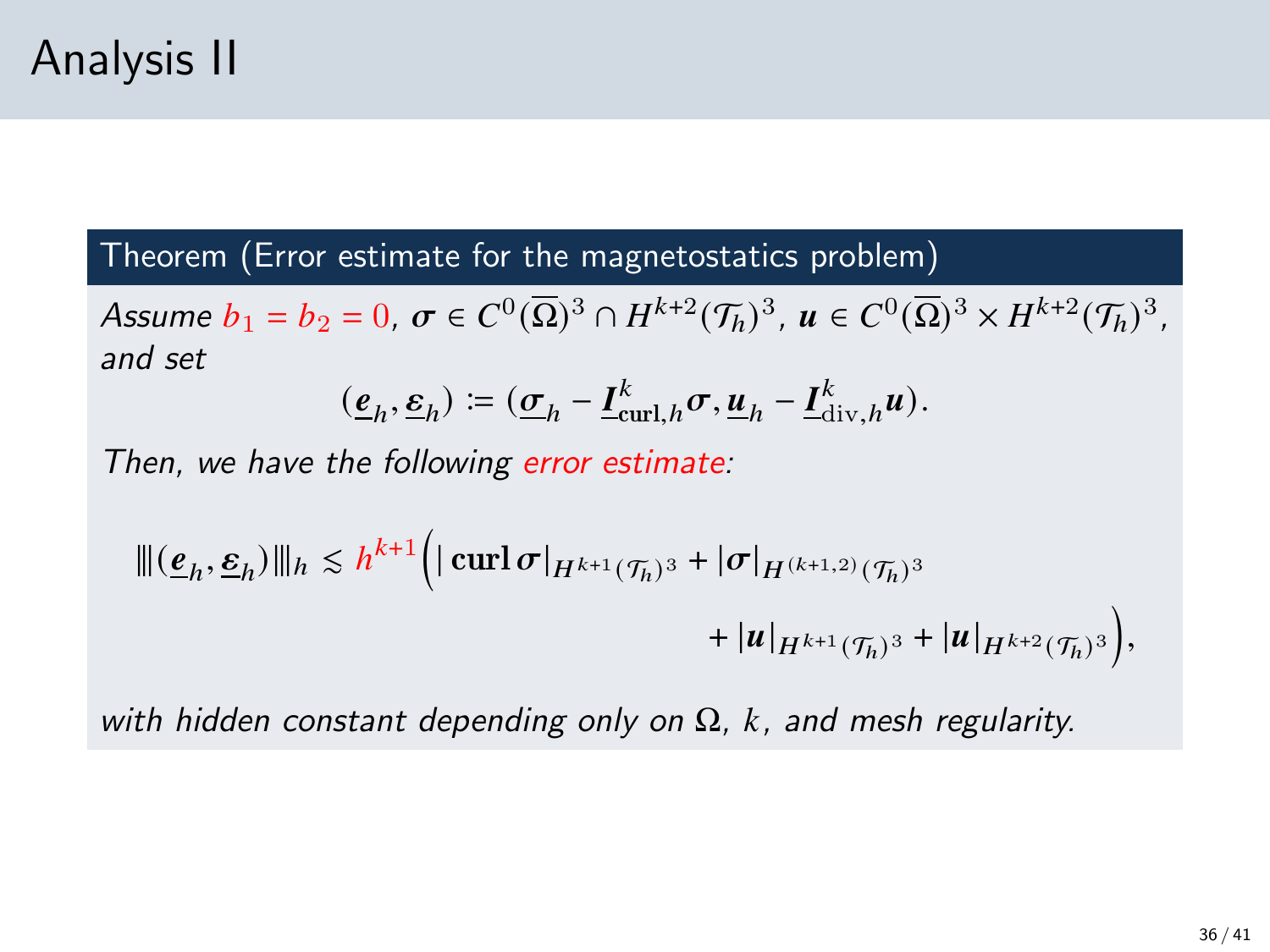### Numerical examples

#### Meshes



Figure: Mesh families used in the numerical tests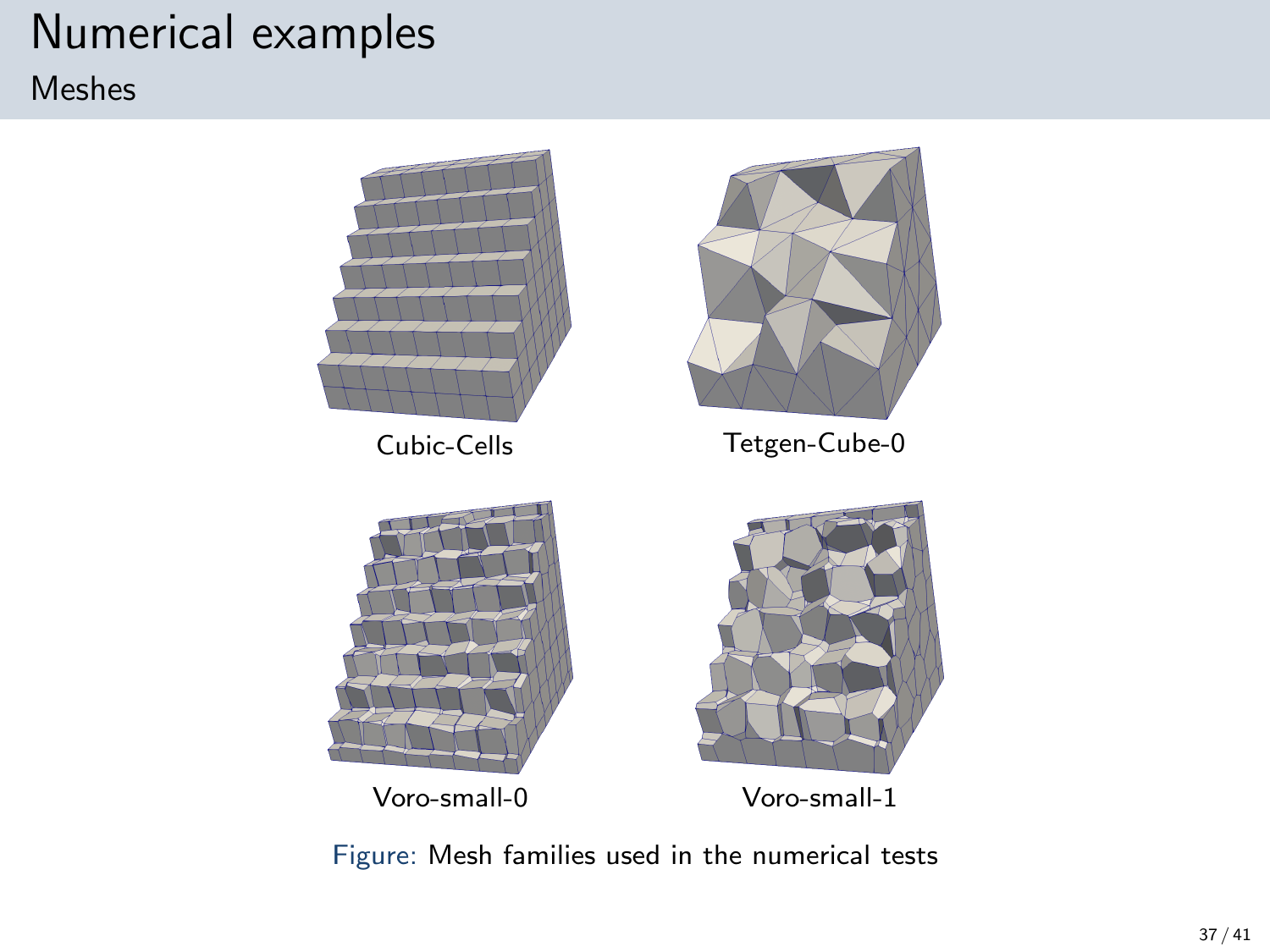### Numerical examples

Convergence in the energy norm

<span id="page-37-0"></span>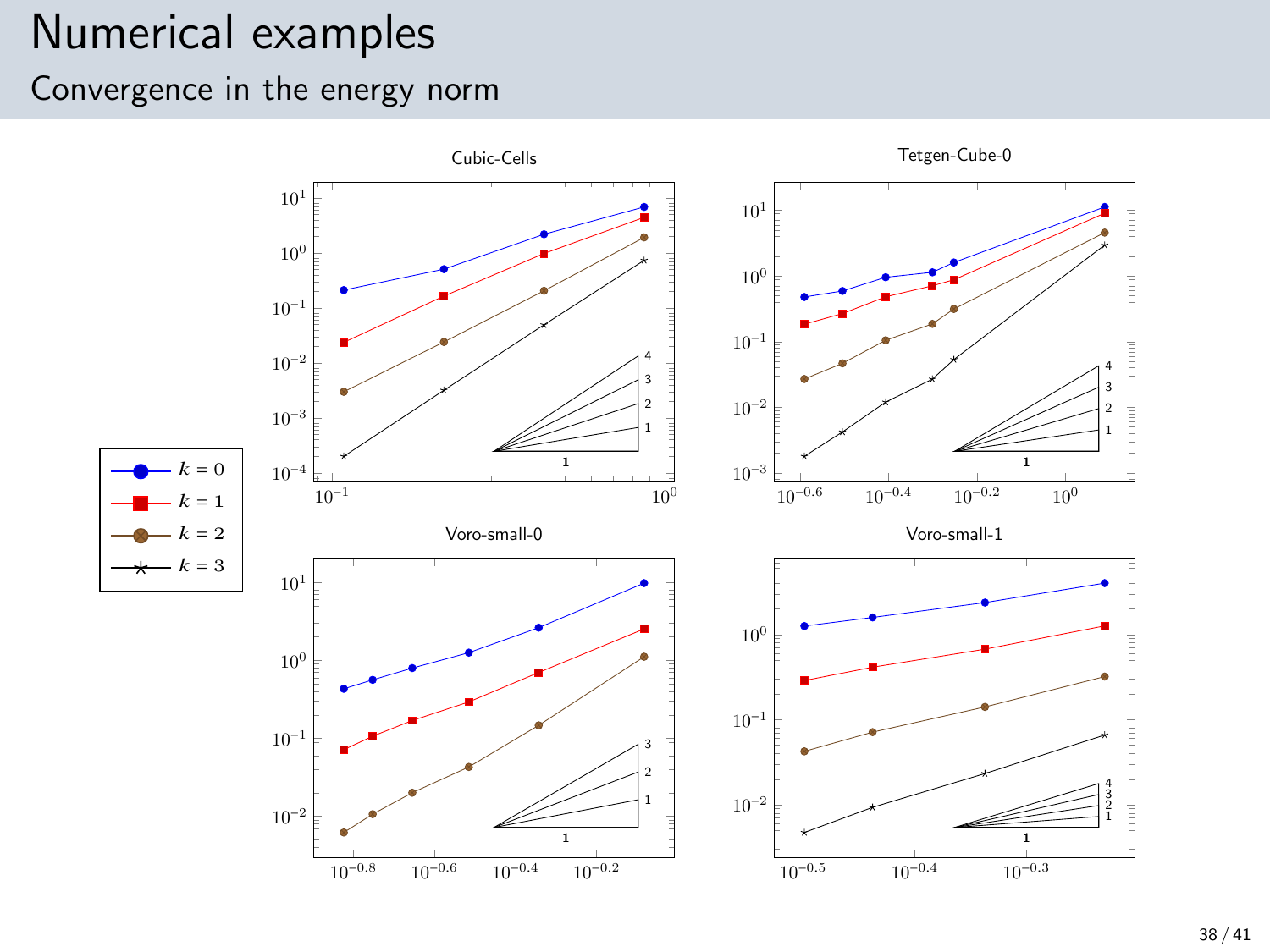### Conclusions and perspectives

- Novel approach for the numerical solution of PDEs relating to the de Rham complex
- Key features: support of general polyhedral meshes and high-order
- Novel computational strategies made possible
- **Natural extensions to variable coefficients and nonlinearities**
- **Applications (electromagnetism, incompressible fluid mechanics,...)**
- **Formalization using differential forms (ongoing)**
- Development of novel complexes (e.g., elasticity)

 $\blacksquare$  . . .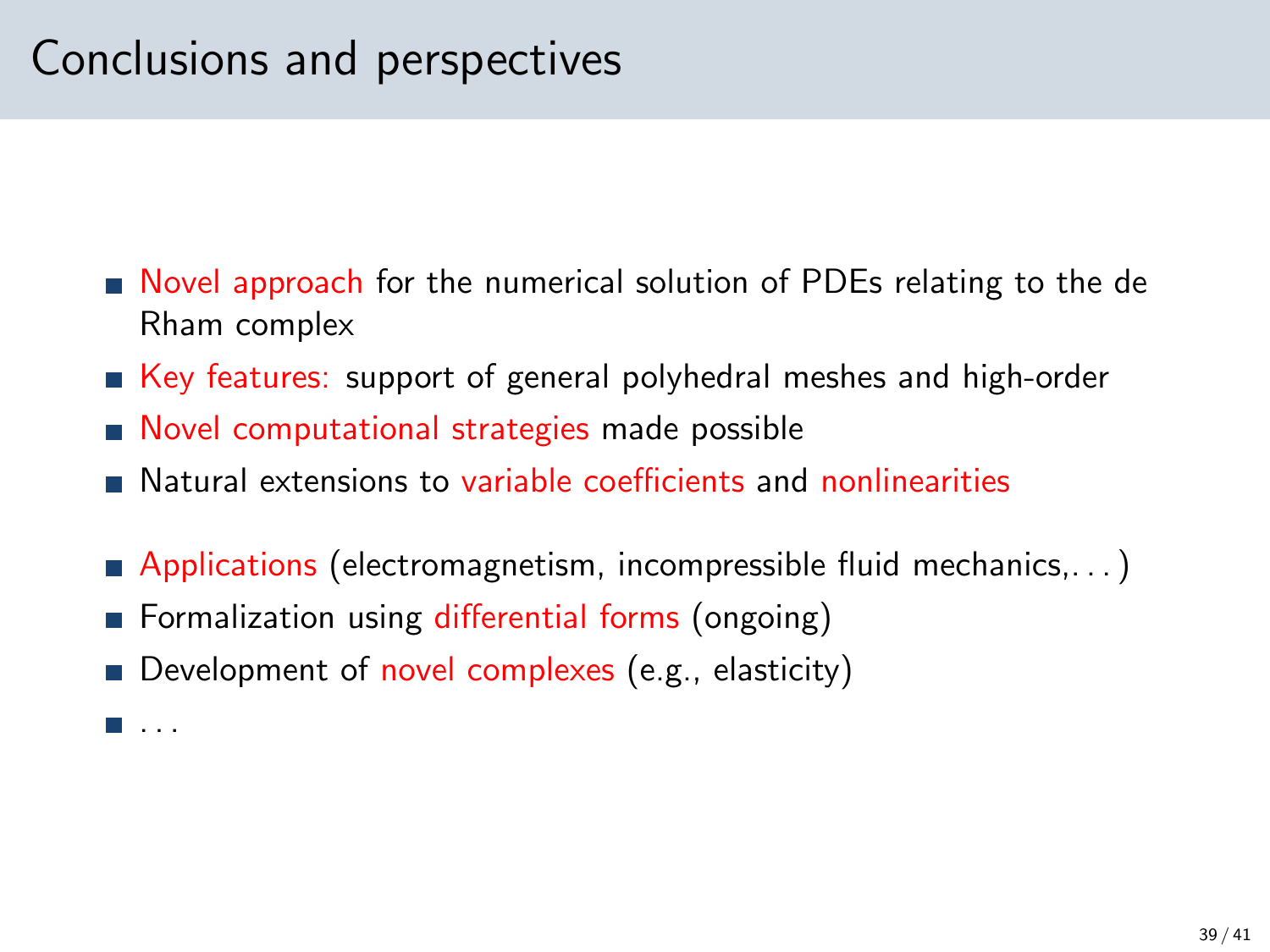### References I

<span id="page-39-1"></span>

Arnold, D. (2018).

Finite Element Exterior Calculus. SIAM.



Beirão da Veiga, L., Brezzi, F., Dassi, F., Marini, L. D., and Russo, A. (2018).

Lowest order virtual element approximation of magnetostatic problems. Comput. Methods Appl. Mech. Engrg., 332:343–362.



Beirão da Veiga, L., Lipnikov, K., and Manzini, G. (2014).

The mimetic finite difference method for elliptic problems, volume 11 of MS&A. Modeling, Simulation and Applications. Springer, Cham.

<span id="page-39-2"></span>

Bonelle, J. and Ern, A. (2014).

Analysis of compatible discrete operator schemes for elliptic problems on polyhedral meshes. ESAIM: Math. Model. Numer. Anal., 48:553–581.

<span id="page-39-0"></span>

Bossavit, A. (1988).

Whitney forms: a class of Finite Elements for three-dimensional computation in electromagnetism. IEEE Proceedings A, 135:493–500.



Codecasa, L., Specogna, R., and Trevisan, F. (2009).

Base functions and discrete constitutive relations for staggered polyhedral grids. Comput. Methods Appl. Mech. Engrg., 198(9-12):1117–1123.

<span id="page-39-3"></span>

Di Pietro, D. A. and Droniou, J. (2020).

An arbitrary-order method for magnetostatics on polyhedral meshes based on a discrete de Rham sequence. J. Comput. Phys. Published online.